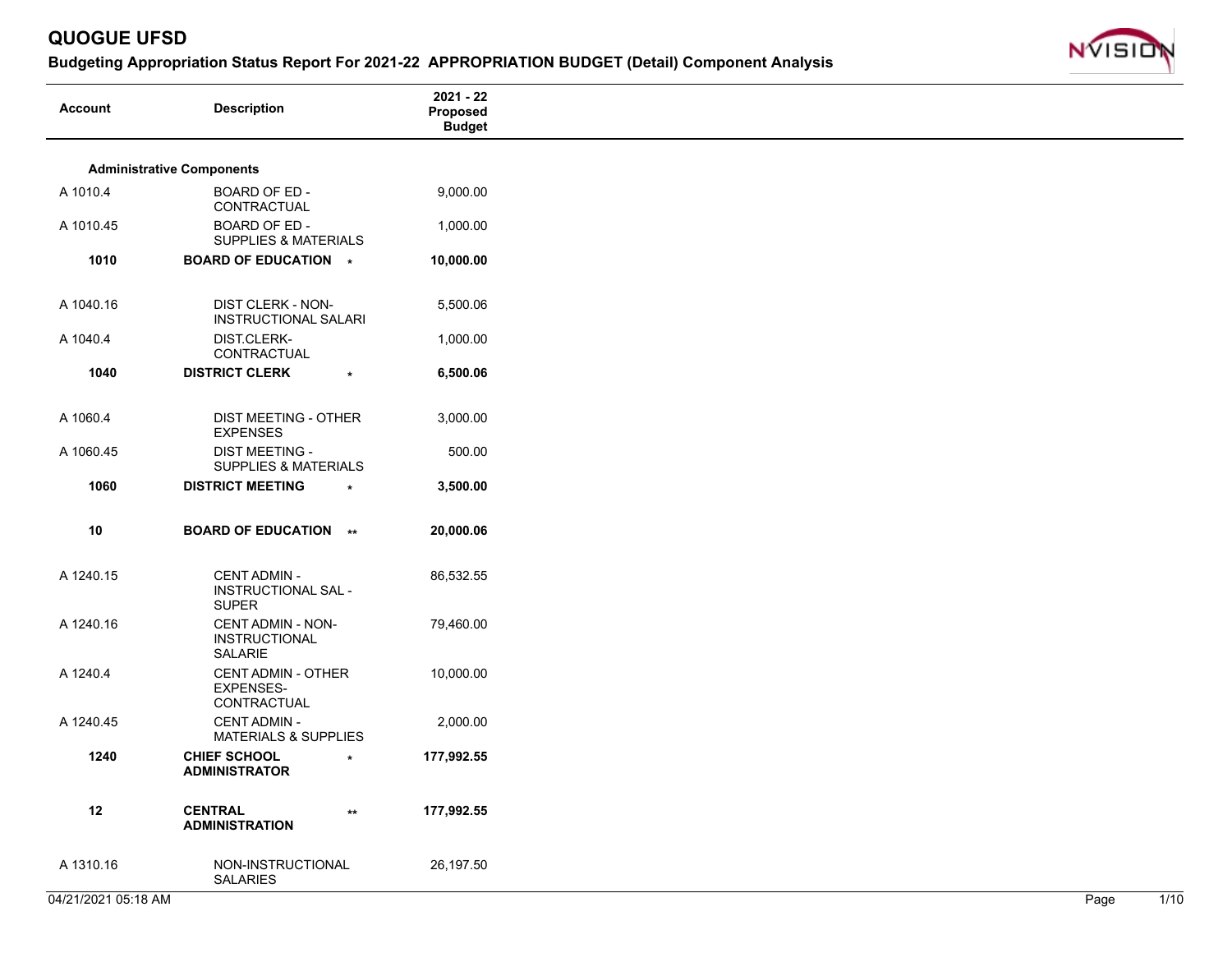

| <b>Account</b> | <b>Description</b>                                     |                 | $2021 - 22$<br>Proposed<br><b>Budget</b> |
|----------------|--------------------------------------------------------|-----------------|------------------------------------------|
| A 1310.4       | <b>BUS OFFICE - OTHER</b><br>EXPENSES-<br>CONTRACTUAL  |                 | 10,000.00                                |
| A 1310.45      | <b>BUS OFFICE -</b><br><b>MATERIALS &amp; SUPPLIES</b> |                 | 1,000.00                                 |
| A 1310.49      | FINANCE-BOCES                                          |                 | 130,628.00                               |
| 1310           | DISTRICT OPERATIONS *                                  |                 | 167,825.50                               |
| A 1320.4       | AUDITING -<br>CONTRACTUAL & OTHER                      |                 | 39,700.00                                |
| 1320           | <b>AUDITING SERVICES</b>                               | $\star$         | 39,700.00                                |
| A 1325.15      | <b>DISTRICT TREASURER</b><br><b>SALARIES</b>           |                 | 10,180.30                                |
| 1325           | <b>DISTRICT TREASURER</b>                              | $\rightarrow$   | 10,180.30                                |
| A 1345.49      | FINANCE-BOCES                                          |                 | 1,111.80                                 |
| 1345           | <b>PURCHASING</b>                                      | $\star$         | 1,111.80                                 |
| 13             | <b>FINANCE</b>                                         | $^{\star\star}$ | 218,817.60                               |
| A 1420.4       | LEGAL - OTHER<br>EXPENSES-FEES - ADMIN                 |                 | 17,750.00                                |
| 1420           | <b>LEGAL SERVICES</b>                                  | $\star$         | 17,750.00                                |
| A 1430.49      | FINANCE-BOCES                                          |                 | 5,395.80                                 |
| 1430           | <b>PERSONNEL</b>                                       | $\star$         | 5,395.80                                 |
| A 1480.49      | BOCES - Public<br>Information & Services               |                 | 10,650.00                                |
| 1480           | <b>STUDENT &amp; COMMUNITY *</b>                       |                 | 10,650.00                                |
| 14             | <b>STAFF</b>                                           | $^{\star\star}$ | 33,795.80                                |
| A 1680.15      | DATA COORDINATOR                                       |                 | 107,909.10                               |
| A 1680.49      | DATA PROCESSING -<br><b>BOCES</b>                      |                 | 19,910.00                                |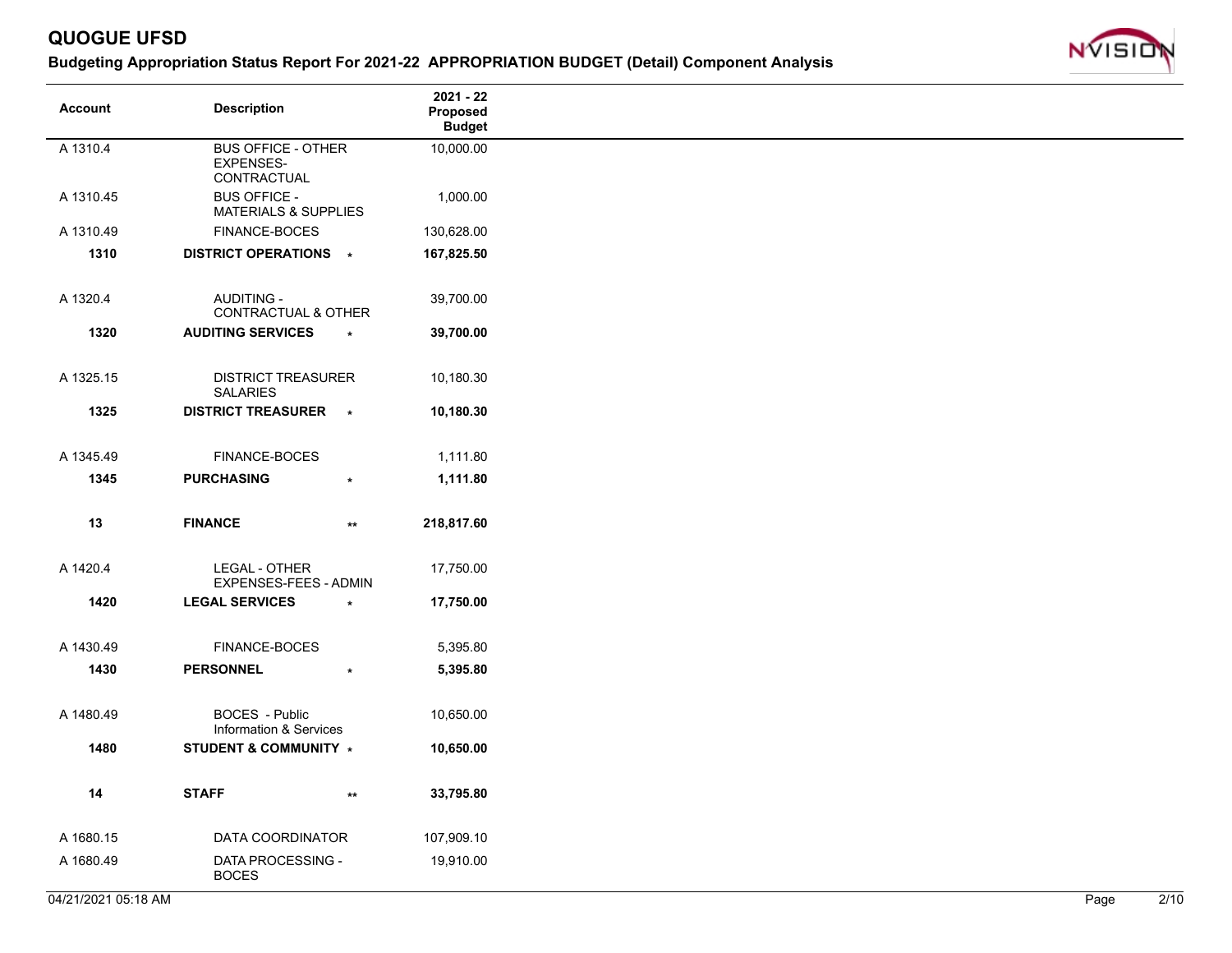

| Account      | <b>Description</b>                                                  |                   | $2021 - 22$<br>Proposed<br><b>Budget</b> |
|--------------|---------------------------------------------------------------------|-------------------|------------------------------------------|
| 1680         | <b>CENTRAL DATA</b><br><b>PROCESSING</b>                            | $\star$           | 127,819.10                               |
| 16           | <b>CENTRAL SERVICES</b>                                             | $\star\star$      | 127,819.10                               |
| A 1910.4     | <b>SPECIAL ITEMS -</b><br><b>UNALLOCATED</b><br><b>INSURANCE</b>    |                   | 42,000.00                                |
| 1910         | <b>INSURANCE</b>                                                    |                   | 42,000.00                                |
| A 1920.4     | SCHOOL ASSOC. DUES                                                  |                   | 7,000.00                                 |
| 1920         | SCHOOL ASSOCIATION *<br><b>DUES</b>                                 |                   | 7,000.00                                 |
| A 1981.49    | SPECIAL ITEMS - ADMIN.<br>CHARGE BOCES                              |                   | 112,753.00                               |
| 1981         | <b>BOCES ADMINISTRATIVE *</b><br><b>CHAR</b>                        |                   | 112,753.00                               |
| 19           | <b>SPECIAL ITEMS</b>                                                | $\star\star$      | 161,753.00                               |
| $\mathbf{1}$ | <b>GENERAL SUPPORT</b>                                              | $\star\star\star$ | 740,178.11                               |
| A 2010.49    | <b>CURRICULUM</b><br><b>DEVELOPMENT &amp;</b><br><b>SUPERVISION</b> |                   | 17,000.00                                |
| 2010         | <b>INSTRUCTION &amp;</b><br><b>LEARNING</b>                         | $\star$           | 17,000.00                                |
| A 2020.15    | INSTRUCTIONAL<br><b>SALARIES</b>                                    |                   | 240,283.00                               |
| A 2020.4     | <b>INSTR.&amp; IMPROV.-</b><br>CONTRACTURAL                         |                   | 1,500.00                                 |
| A 2020.45    | INST. & IMPROV. - MAT. &<br>SUP.                                    |                   | 3,000.00                                 |
| 2020         | <b>REGULAR SCHL.NON</b><br><b>INSTRUCT</b>                          | $\star$           | 244,783.00                               |
| ${\bf 20}$   | ADMIN & IMPROVEMENT **                                              |                   | 261,783.00                               |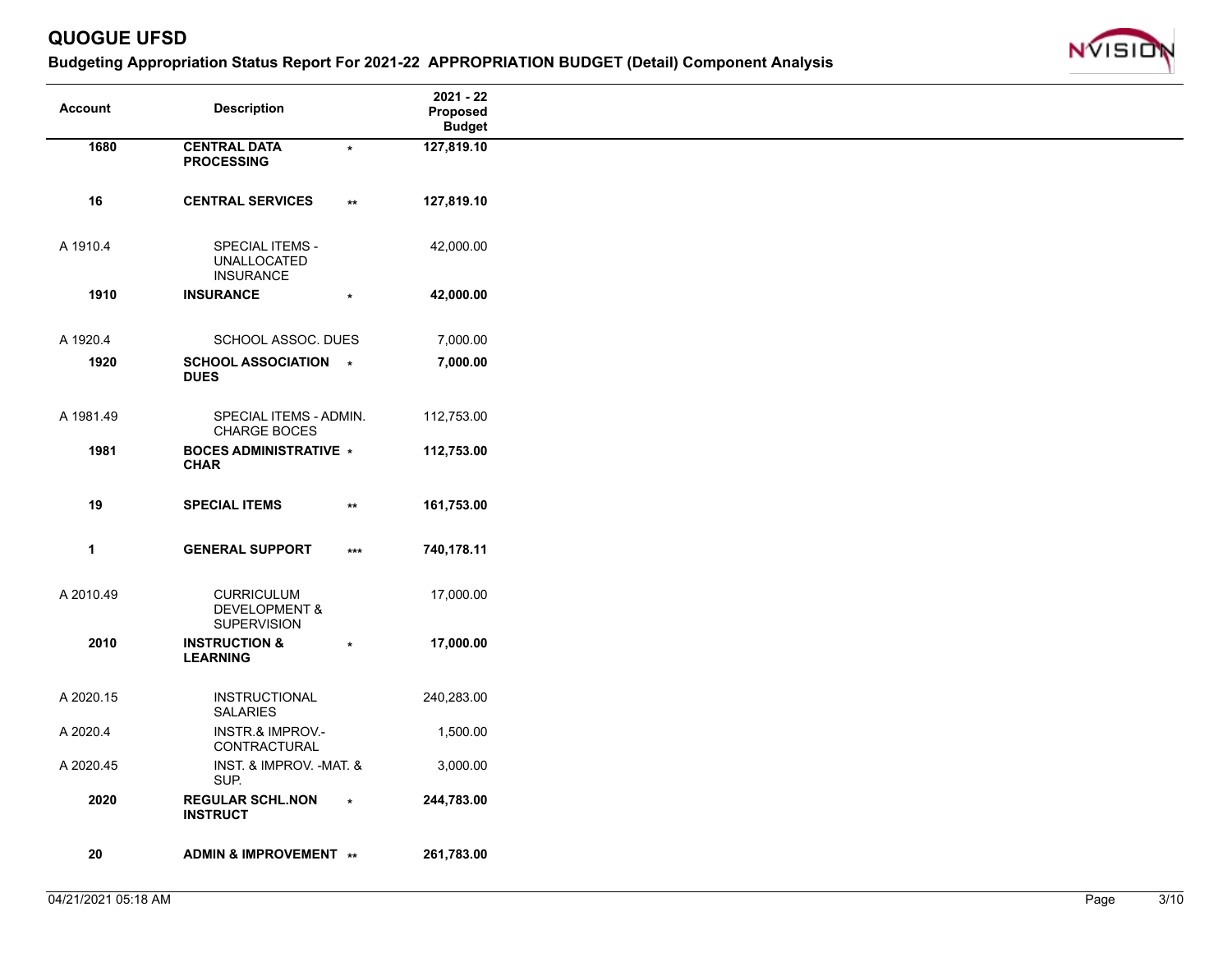

| Account                   | <b>Description</b>                                               |              | $2021 - 22$<br>Proposed<br><b>Budget</b> |
|---------------------------|------------------------------------------------------------------|--------------|------------------------------------------|
|                           |                                                                  |              |                                          |
| $\mathbf{2}$              | ADMIN & IMPROVEMENT ***                                          |              | 261,783.00                               |
|                           |                                                                  |              |                                          |
| A 9060.8                  | EMP BEN - HEALTH                                                 |              | 291,757.00                               |
|                           | INSURANCE - ADMIN                                                |              |                                          |
| 9060                      | <b>HEALTH INSURANCE</b>                                          | $\star$      | 291,757.00                               |
|                           |                                                                  |              |                                          |
| 90                        | <b>EMPLOYEE BENEFITS</b>                                         | $\star\star$ | 291,757.00                               |
|                           |                                                                  |              |                                          |
| 9                         | <b>EMPLOYEE BENEFITS &amp; ***</b><br><b>INTERFUND TRANSFERS</b> |              | 291,757.00                               |
|                           |                                                                  |              |                                          |
|                           | <b>Totals For Administrative Components:</b>                     |              | 1,293,718.11                             |
|                           |                                                                  |              |                                          |
| <b>Capital Components</b> |                                                                  |              |                                          |
| A 1620.15                 |                                                                  |              | 20,360.60                                |
|                           | PLANT -<br>ADMINISTRATION                                        |              |                                          |
| A 1620.16                 | PLANT - NON-                                                     |              | 186,773.50                               |
|                           | <b>INSTRUCTIONAL</b>                                             |              |                                          |
|                           | <b>SALARIES</b>                                                  |              |                                          |
| A 1620.165                | PLANT - NON-                                                     |              | 7,500.00                                 |
|                           | <b>INSTRUCTIONAL</b><br><b>OVERTIME</b>                          |              |                                          |
| A 1620.2                  | PLANT-EQUIPMENT                                                  |              | 10,000.00                                |
| A 1620.4                  | PLANT - OTHER                                                    |              |                                          |
|                           | <b>EXPENSES &amp;</b>                                            |              | 62,000.00                                |
|                           | CONTRACTURAL                                                     |              |                                          |
| A 1620.45                 | <b>PLANT - MATERIALS &amp;</b>                                   |              | 40,000.00                                |
|                           | <b>SUPPLIES</b>                                                  |              |                                          |
| 1620                      | <b>OPERATIONS</b>                                                |              | 326,634.10                               |
|                           |                                                                  |              |                                          |
| A 1621.16                 | MAINTENANCE - NON-                                               |              | 42,019.00                                |
|                           | <b>INSTRUCTIONAL</b>                                             |              |                                          |
|                           | <b>SALARIES</b>                                                  |              |                                          |
| A 1621.2                  | <b>MAINTENANCE -</b><br><b>EQUIPMENT</b>                         |              | 10,000.00                                |
| A 1621.4                  | <b>MAINTENANCE -</b>                                             |              | 55,000.00                                |
|                           | CONTRACTUAL                                                      |              |                                          |
| A 1621.45                 | MAINTENANCE -                                                    |              | 10,000.00                                |
|                           | <b>MATERIALS &amp; SUPPLIES</b>                                  |              |                                          |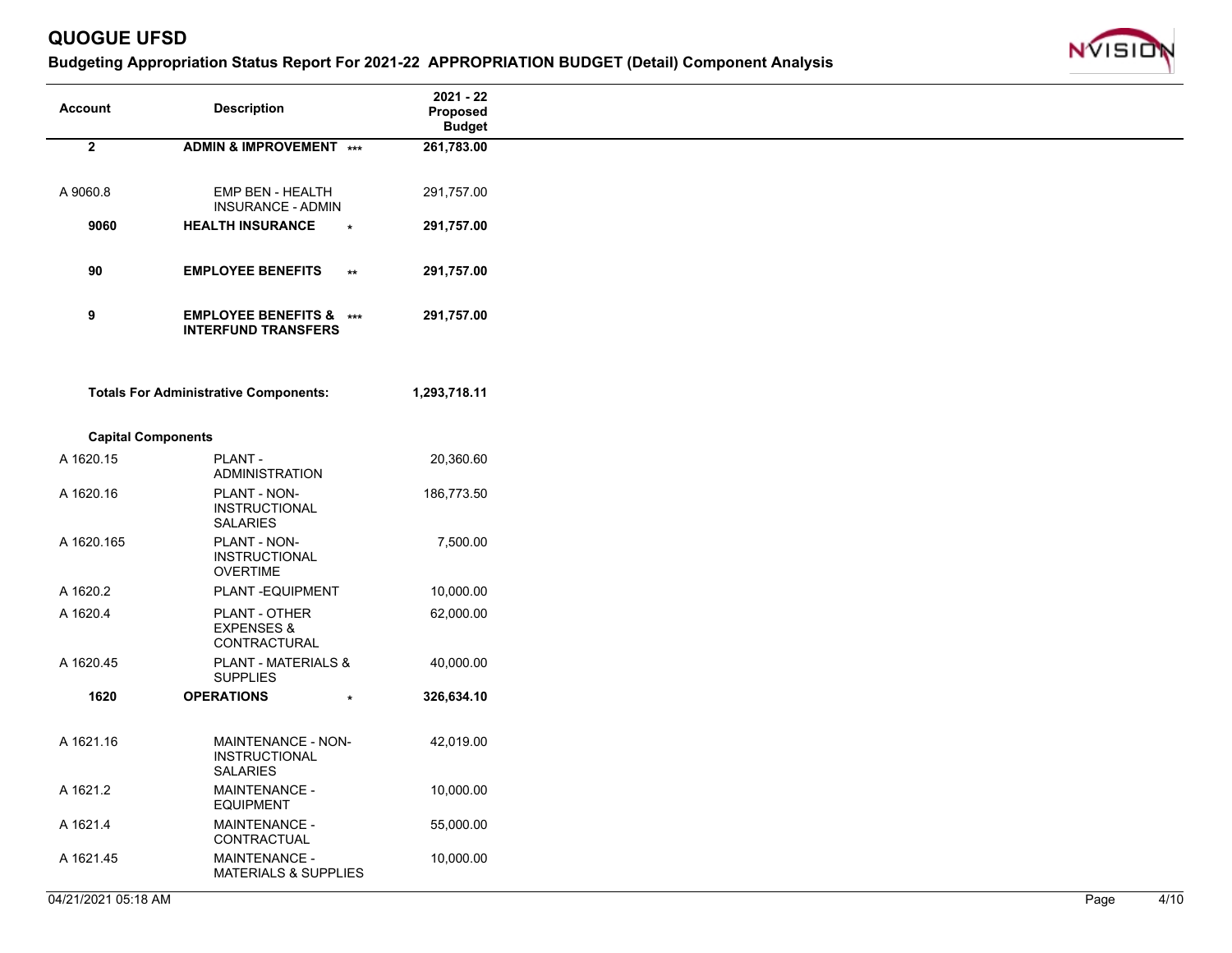

| <b>Account</b>            | <b>Description</b>                         |                 | $2021 - 22$<br>Proposed<br><b>Budget</b> |
|---------------------------|--------------------------------------------|-----------------|------------------------------------------|
| 1621                      | <b>MAINTENANCE</b>                         | $\star$         | 117,019.00                               |
|                           |                                            |                 |                                          |
| 16                        | <b>CENTRAL SERVICES</b>                    | $\star\star$    | 443,653.10                               |
|                           |                                            |                 |                                          |
| $\mathbf{1}$              | <b>GENERAL SUPPORT</b>                     | $***$           | 443,653.10                               |
|                           |                                            |                 |                                          |
| A 9060.8                  | EMP BEN - HEALTH<br><b>INSURANCE - CAP</b> |                 | 134,671.00                               |
| 9060                      | <b>HEALTH INSURANCE</b>                    | $\star$         | 134,671.00                               |
|                           |                                            |                 |                                          |
| 90                        | <b>EMPLOYEE BENEFITS</b>                   | $^{\star\star}$ | 134,671.00                               |
|                           |                                            |                 |                                          |
| A 9950.9                  | <b>INTERFUND TRANSFER -</b>                |                 | 20,000.00                                |
|                           | <b>CAPITAL FUNDS</b>                       |                 |                                          |
| 9950                      | <b>CAPITAL</b><br><b>IMPROVEMENTS</b>      | $\star$         | 20,000.00                                |
|                           |                                            |                 |                                          |
| 99                        |                                            | $^{\star\star}$ | 20,000.00                                |
|                           |                                            |                 |                                          |
| $\boldsymbol{9}$          | <b>EMPLOYEE BENEFITS &amp; ***</b>         |                 | 154,671.00                               |
|                           | <b>INTERFUND TRANSFERS</b>                 |                 |                                          |
|                           |                                            |                 |                                          |
|                           | <b>Totals For Capital Components:</b>      |                 | 598,324.10                               |
|                           |                                            |                 |                                          |
| <b>Program Components</b> |                                            |                 |                                          |
|                           |                                            |                 |                                          |
| A 1420.4                  | LEGAL - OTHER<br>EXPENSES-FEES -           |                 | 17,750.00                                |
|                           | PROGRAM                                    |                 |                                          |
| 1420                      | <b>LEGAL SERVICES</b>                      | $\star$         | 17,750.00                                |
|                           |                                            |                 |                                          |
| 14                        | <b>STAFF</b>                               | $\star\star$    | 17,750.00                                |
|                           |                                            |                 |                                          |
| $\mathbf{1}$              | <b>GENERAL SUPPORT</b>                     | $***$           | 17,750.00                                |
|                           |                                            |                 |                                          |
| A 2110.10                 | TEACHING - INSTR.<br>SALARIES - PRE K      |                 | 144,437.00                               |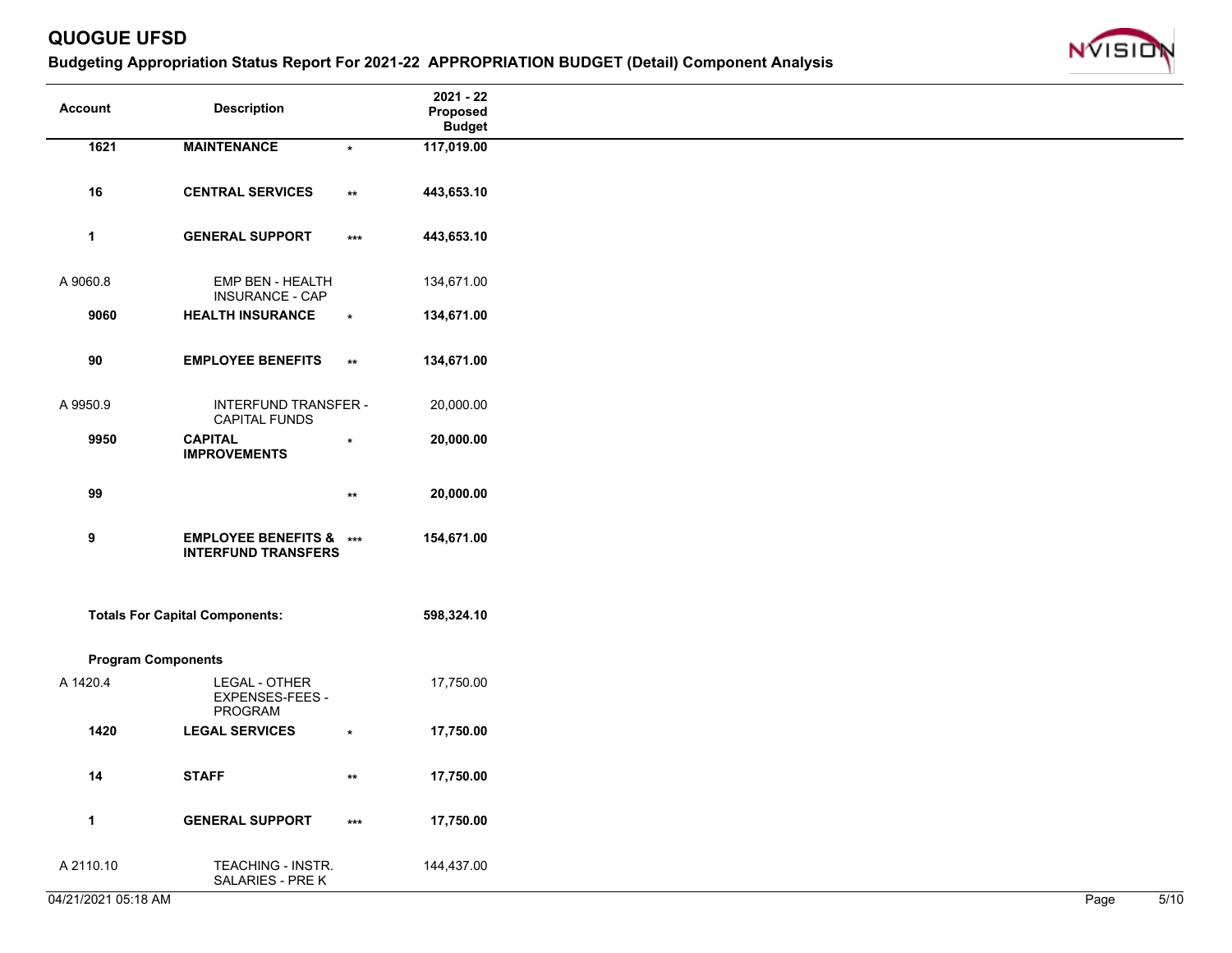

| <b>Account</b> | <b>Description</b>                                       | 2021 - 22<br>Proposed<br><b>Budget</b> |
|----------------|----------------------------------------------------------|----------------------------------------|
| A 2110.12      | <b>TEACHING - INSTR</b><br>SALARIES - K-6                | 1,519,128.00                           |
| A 2110.125     | <b>TEACHING</b><br>CHAPERONES AND<br><b>EXTRA PAY</b>    | 15,130.00                              |
| A 2110.135     | <b>TEACHING ASSISTANTS -</b><br><b>SALARIES</b>          | 221,720.00                             |
| A 2110.14      | TEACHING - SALARIES-<br><b>SUBSTITUTES</b>               | 30,000.00                              |
| A 2110.2       | <b>TEACHING - EQUIPMENT</b>                              | 10,000.00                              |
| A 2110.4       | TEACHING - OTHER EXP<br>& CONTRACTUAL                    | 25,000.00                              |
| A 2110.45      | <b>TEACHING - MATERIAL &amp;</b><br><b>SUPPLIES</b>      | 25,000.00                              |
| A 2110.47      | <b>TEACHING - TUITION</b>                                | 1,626,454.00                           |
| A 2110.48      | <b>TEACHING - TEXTBOOKS</b>                              | 10,000.00                              |
| A 2110.49      | <b>TEACHING - BOCES</b><br><b>SERVICES</b>               | 3,500.00                               |
| 2110           | <b>REGULAR SCHL.</b><br>$\star$<br><b>INSTRUCTION</b>    | 3,630,369.00                           |
| 21             | <b>TEACHING</b><br>$\star\star$                          | 3,630,369.00                           |
| A 2250.15      | <b>SPECIAL</b><br>APPORTIONMENT - INST.<br><b>SALARY</b> | 546,063.00                             |
| A 2250.4       | SPECIAL<br>APPORTIONMENT -<br>CONTRACTUAL                | 40,000.00                              |
| A 2250.45      | <b>SPECIAL</b><br>APPORTIONMENT- MAT. &<br>SUP.          | 3,000.00                               |
| A 2250.47      | <b>SPECIAL</b><br>APPORTIONMENT-<br><b>TUITION</b>       | 524,790.00                             |
| A 2250.472     | <b>SPECIAL</b><br>APPORTIONMENT<br>TUITION PRIVATE       | 40,000.00                              |
| A 2250.49      | <b>SPECIAL</b><br>APPORTIONMENT -<br><b>BOCES</b>        | 18,000.00                              |
| 2250           | <b>SPECIAL EDUCATION</b><br>$\star$                      | 1,171,853.00                           |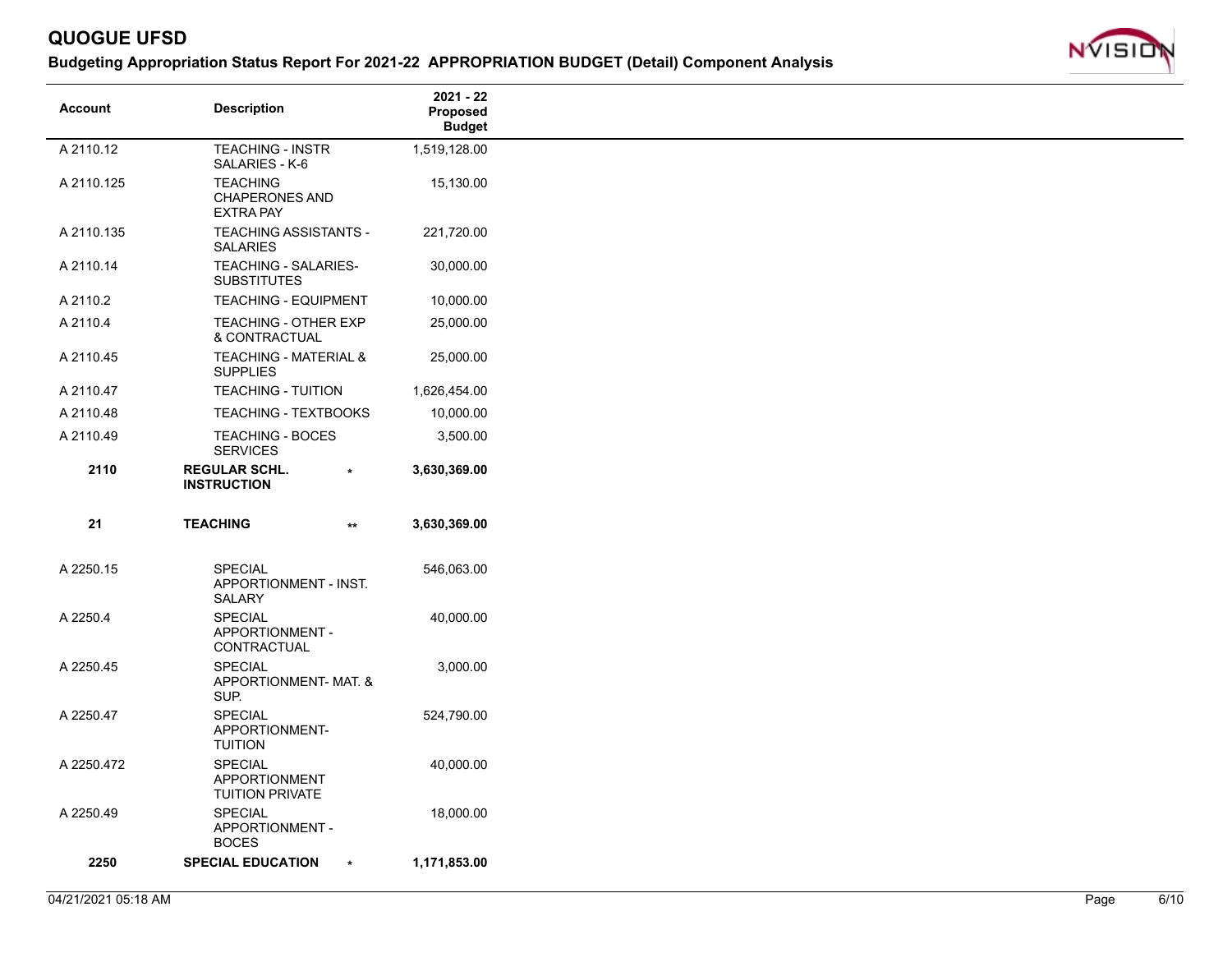

| <b>Account</b> | <b>Description</b>                                             |                 | $2021 - 22$<br>Proposed<br><b>Budget</b> |
|----------------|----------------------------------------------------------------|-----------------|------------------------------------------|
| A 2280.49      | <b>OCCUPATIONAL</b>                                            |                 | 14,331.00                                |
|                | <b>EDUCATION - BOCES</b>                                       |                 |                                          |
| 2280           | <b>OCCUPATIONAL</b><br><b>EDUCATION</b>                        |                 | 14,331.00                                |
| ${\bf 22}$     | <b>SPECIAL</b><br><b>APPORTIONMENT</b><br><b>PROGRAM</b>       | $\star\star$    | 1,186,184.00                             |
| A 2330.15      | SPECIAL SCHOOLS<br><b>SALARIES SUMMER</b><br><b>ENRICHMENT</b> |                 | 20,000.00                                |
| A 2330.49      | TEACHING SP. NEEDS. -<br><b>BOCES</b>                          |                 | 1,428.00                                 |
| 2330           | SUMMER ENRICHMENT *                                            |                 | 21,428.00                                |
| 23             | <b>SPECIAL SCHOOLS</b>                                         | $^{\star\star}$ | 21,428.00                                |
| A 2610.15      | <b>INST. MEDIA -</b><br><b>INSTRUCTIONAL SALARY</b>            |                 | 129,717.00                               |
| A 2610.4       | <b>INST. MEDIA -</b><br>CONTRACTUAL                            |                 | 2,500.00                                 |
| A 2610.45      | INST. MEDIA - MAT. & SUP                                       |                 | 500.00                                   |
| A 2610.46      | INST. MEDIA - LIBRARY<br>LOAN PROG.                            |                 | 4,500.00                                 |
| A 2610.49      | INSTR. MEDIA - BOCES                                           |                 | 2,788.00                                 |
| 2610           | <b>LIBRARY AND AV</b>                                          | $\star$         | 140,005.00                               |
| A 2630.15      | <b>COMPUTER ASSIST ED -</b><br><b>INSTR SALARIES</b>           |                 | 141,109.00                               |
| A 2630.2       | <b>COMPUTER ASSIST ED -</b><br><b>EQUIPMENT</b>                |                 | 40,000.00                                |
| A 2630.4       | <b>COMPUTER ASSIST ED -</b><br>CONTRACTUAL                     |                 | 40,000.00                                |
| A 2630.45      | <b>COMPUTER ASSIST ED -</b><br><b>SUPPLIES &amp; MATERIAL</b>  |                 | 25,000.00                                |
| A 2630.49      | <b>COMPUTER ASSIST ED -</b><br><b>CONTR &amp; OTHER</b>        |                 | 125,260.00                               |
| 2630           | <b>COMPUTER</b><br><b>INSTRUCTION</b>                          | $\star$         | 371,369.00                               |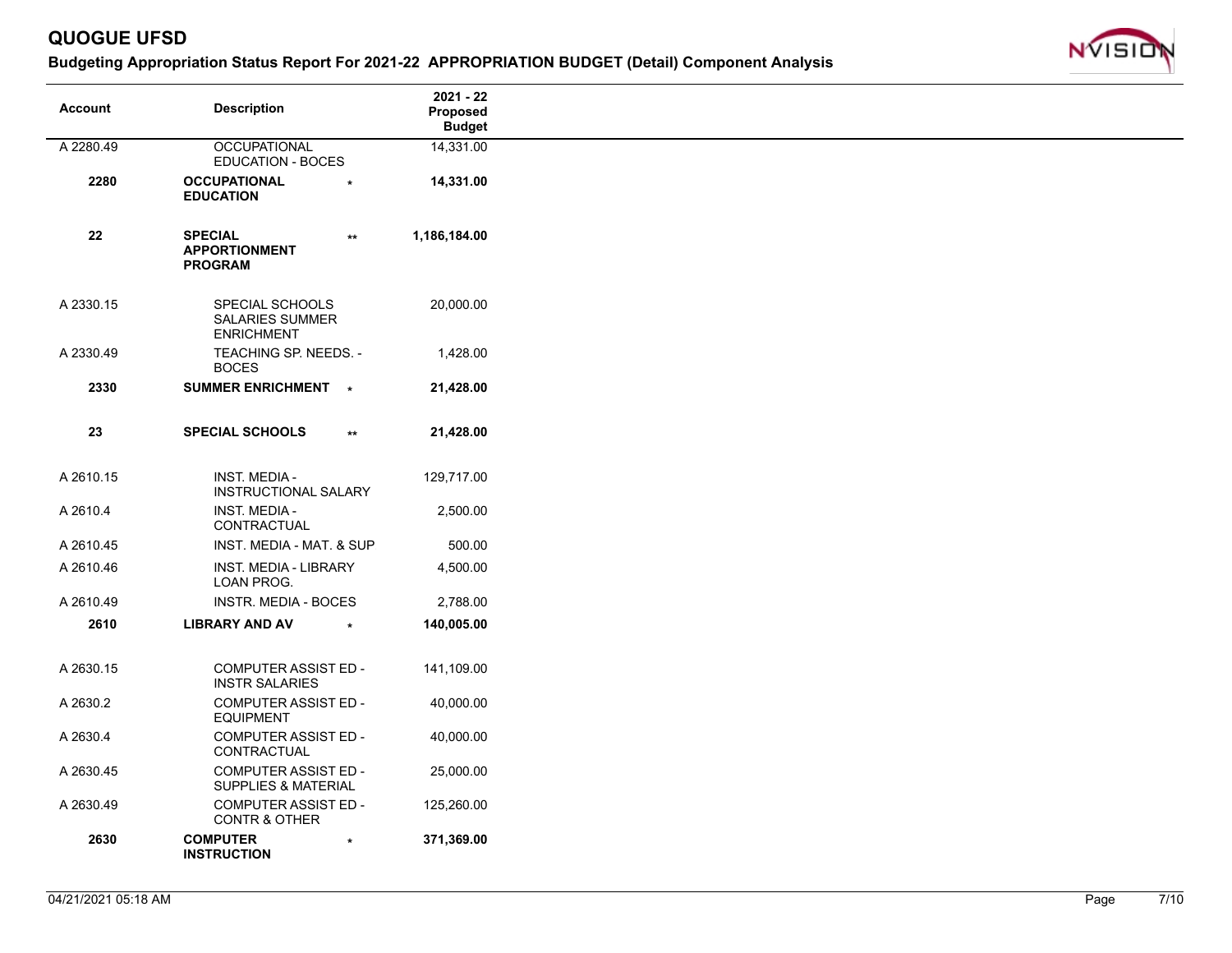

|                 |                                                               |              | 2021 - 22     |
|-----------------|---------------------------------------------------------------|--------------|---------------|
| <b>Account</b>  | <b>Description</b>                                            |              | Proposed      |
|                 |                                                               |              | <b>Budget</b> |
| $\overline{26}$ | <b>INSTRUCTIONAL MEDIA **</b>                                 |              | 511,374.00    |
|                 |                                                               |              |               |
| A 2810.4        | <b>GUIDANCE COUNSELOR</b>                                     |              | 30,000.00     |
| 2810            | <b>GUIDANCE</b>                                               |              | 30,000.00     |
| A 2815.16       | HEALTH SRV - NON-<br><b>INSTRUCTIONAL</b><br><b>SALARIES</b>  |              | 91,671.00     |
| A 2815.165      | HEALTH SRV - NON-<br><b>INSTRUCTIONAL</b><br>SUBSTITUTE NURSE |              | 7,000.00      |
| A 2815.4        | <b>HEALTH SRV - OTHER</b><br><b>EXP &amp; CONTRACTUAL</b>     |              | 3,000.00      |
| A 2815.45       | <b>HEALTH SRV -</b><br><b>MATERIALS &amp; SUPPLIES</b>        |              | 3,000.00      |
| A 2815.49       | <b>HEALTH SERVICES</b><br><b>BOCES</b>                        |              | 1,000.00      |
| 2815            | <b>HEALTH SERVICES-</b><br><b>NURSES</b>                      | $\star$      | 105,671.00    |
| A 2820.15       | INSTRUCTIONAL<br><b>SALARIES</b>                              |              | 95,014.00     |
| A 2820.45       | <b>MATERIALS &amp; SUPPLIES</b>                               |              | 3,000.00      |
| 2820            | <b>PSYCHOLOGICAL</b><br><b>SERVICES</b>                       | $\ast$       | 98,014.00     |
| 28              | <b>PUPIL SERVICES</b>                                         | $\star\star$ | 233,685.00    |
| $\mathbf{2}$    | ADMIN & IMPROVEMENT ***                                       |              | 5,583,040.00  |
| A 5510.15       | <b>DIST TRANS -</b><br>SUPERVISOR                             |              | 11,989.90     |
| 5510            | <b>TRANSPORTATION</b>                                         | $\star$      | 11,989.90     |
| A 5540.4        | <b>DIST TRANS -</b><br>CONTRACTUAL                            |              | 323,868.00    |
| A 5540.41       | <b>DIST TRAN-</b><br>CONTRACTUAL FIELD<br><b>TRIPS</b>        |              | 40,000.00     |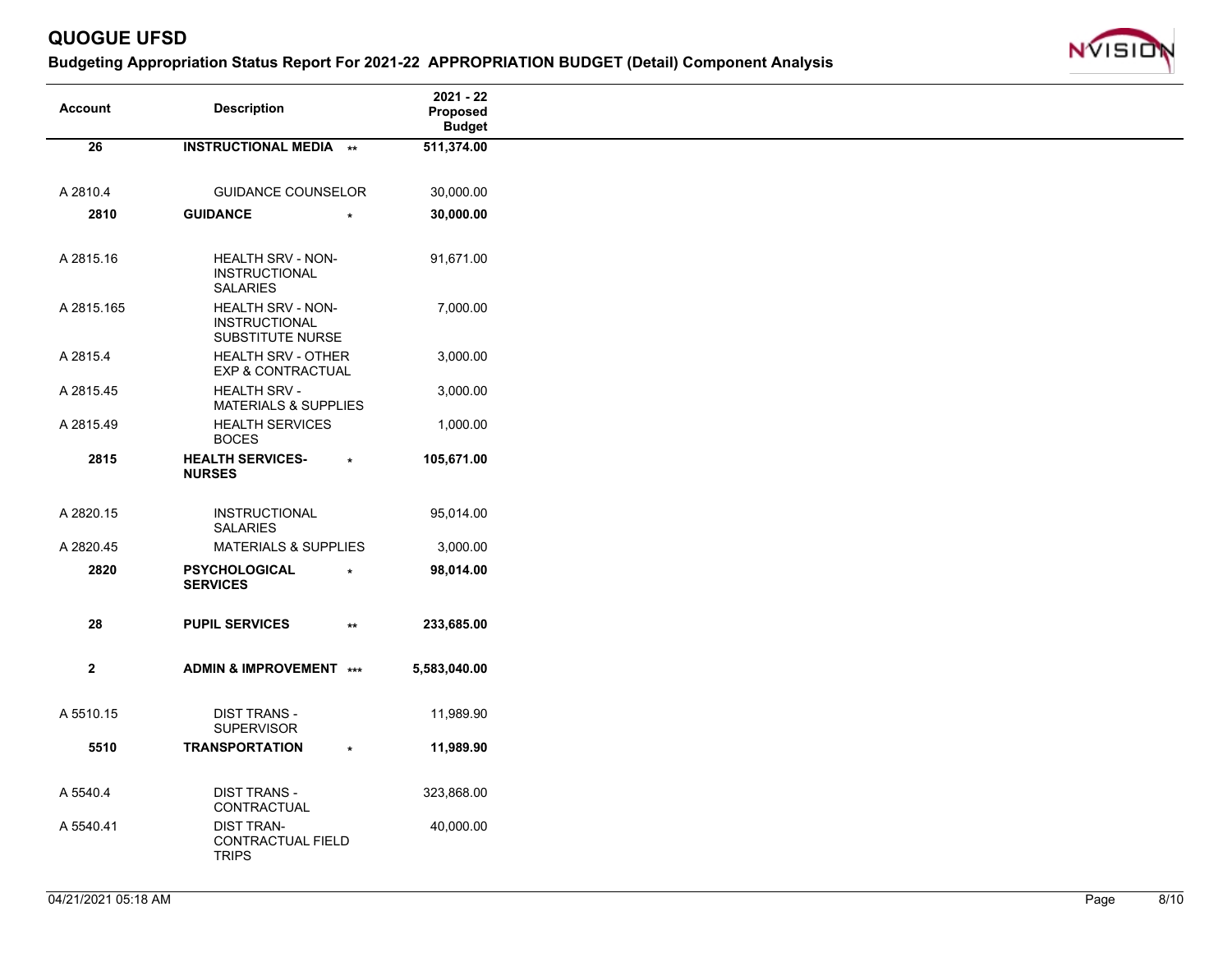

| <b>Account</b> | <b>Description</b>                        |              | $2021 - 22$<br>Proposed<br><b>Budget</b> |
|----------------|-------------------------------------------|--------------|------------------------------------------|
| 5540           | <b>TRANSPORTATION</b>                     |              | 363,868.00                               |
|                | <b>CONTRACT</b>                           | $\star$      |                                          |
|                |                                           |              |                                          |
|                |                                           |              |                                          |
| 55             | <b>PUPIL TRANSPORTATION **</b>            |              | 375,857.90                               |
|                |                                           |              |                                          |
| $\sqrt{5}$     | <b>TRANSPORTATION</b>                     | $***$        | 375,857.90                               |
|                |                                           |              |                                          |
|                |                                           |              |                                          |
| A 7310.16      | AFTER CARE NON                            |              | 15,000.00                                |
|                | <b>INSTRUCTIONAL</b>                      |              |                                          |
|                | <b>SALARIES</b>                           |              |                                          |
| 7310           | <b>AFTER CARE</b>                         | $\star$      | 15,000.00                                |
|                |                                           |              |                                          |
| 73             |                                           | $\star\star$ | 15,000.00                                |
|                |                                           |              |                                          |
|                |                                           |              |                                          |
| $\overline{7}$ | <b>COMMUNITY SERVICES</b> ***             |              | 15,000.00                                |
|                |                                           |              |                                          |
|                |                                           |              |                                          |
| A 9010.8       | EMP BEN - STAFF                           |              | 60,000.00                                |
|                | <b>RETIREMENT</b>                         |              |                                          |
| 9010           | <b>NYS EMPLOYEES</b><br><b>RETIREMENT</b> | $\star$      | 60,000.00                                |
|                |                                           |              |                                          |
|                |                                           |              |                                          |
| A 9020.8       | <b>EMP BEN - TEACHER</b>                  |              | 350,846.00                               |
|                | <b>RETIREMENT</b>                         |              |                                          |
| 9020           | <b>NYS TEACHERS</b>                       | $\star$      | 350,846.00                               |
|                | <b>RETIREMENT</b>                         |              |                                          |
|                |                                           |              |                                          |
| A 9030.8       | <b>EMP BEN - SOCIAL</b>                   |              | 299,795.00                               |
|                | <b>SECURITY</b>                           |              |                                          |
| 9030           | <b>SOCIAL SECURITY</b>                    | $\star$      | 299,795.00                               |
|                |                                           |              |                                          |
|                |                                           |              |                                          |
| A 9040.8       | EMP BEN - WORKERS'<br><b>COMPENSATION</b> |              | 44,000.00                                |
|                |                                           |              |                                          |
| 9040           | <b>WORKERS'</b><br><b>COMPENSATION</b>    | $\star$      | 44,000.00                                |
|                |                                           |              |                                          |
|                |                                           |              |                                          |
| A 9045.8       | EMP BEN - LIFE                            |              | 3,000.00                                 |
|                | <b>INSURANCE</b>                          |              |                                          |
| 9045           | <b>LIFE INSURANCE</b>                     | $\star$      | 3,000.00                                 |
|                |                                           |              |                                          |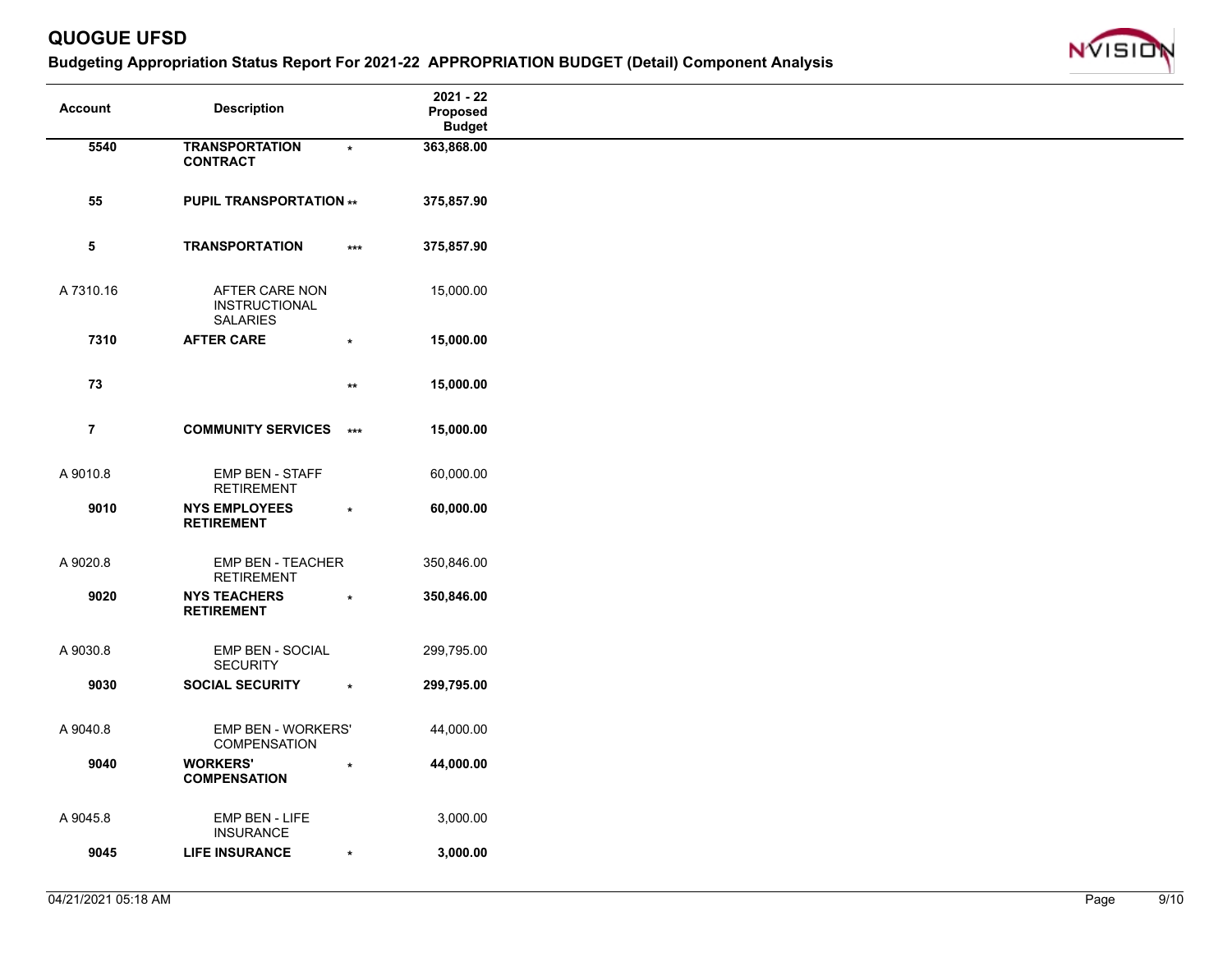

| <b>Account</b> | <b>Description</b>                       | $2021 - 22$               |
|----------------|------------------------------------------|---------------------------|
|                |                                          | Proposed<br><b>Budget</b> |
| A 9050.8       | EMP.BEN. -                               | 30,000.00                 |
|                | <b>UNEMPLOYMENT</b>                      |                           |
| 9050           | <b>INSURANCE</b><br><b>UNEMPLOYMENT</b>  | 30,000.00                 |
|                | $\star$<br><b>INSURANCE</b>              |                           |
|                |                                          |                           |
| A 9060.8       | EMP BEN - HEALTH                         | 755,168.00                |
|                | <b>INSURANCE - PROG</b>                  |                           |
| 9060           | <b>HEALTH INSURANCE</b><br>$\star$       | 755,168.00                |
|                |                                          |                           |
| A 9089.8       | COMPENSATED<br><b>ABSENCES</b>           | 25,000.00                 |
| 9089           | <b>COMPENSATED</b><br>$\star$            | 25,000.00                 |
|                | <b>ABSENCES</b>                          |                           |
|                |                                          |                           |
| 90             | <b>EMPLOYEE BENEFITS</b><br>$\star\star$ | 1,567,809.00              |
|                |                                          |                           |
| A 9901.95      | TRANSFER TO SPECIAL                      | 4,500.00                  |
|                | <b>AID</b><br>TRANSFER TO SPECIAL *      |                           |
| 9901           | <b>AID</b>                               | 4,500.00                  |
|                |                                          |                           |
| 99             | $^{\star\star}$                          | 4,500.00                  |
|                |                                          |                           |
| 9              | <b>EMPLOYEE BENEFITS &amp; ***</b>       | 1,572,309.00              |
|                | <b>INTERFUND TRANSFERS</b>               |                           |
|                |                                          |                           |
|                |                                          |                           |
|                | <b>Totals For Program Components:</b>    | 7,563,956.90              |
|                | <b>Grand Totals:</b>                     | 9,455,999.11              |
|                |                                          |                           |
|                | <b>Component Percentage Analysis</b>     |                           |
| Administrative |                                          | 13.681%                   |
| Capital        |                                          | 6.327%                    |
| Program        |                                          | 79.991%                   |
|                | Totals:                                  | 100.000%                  |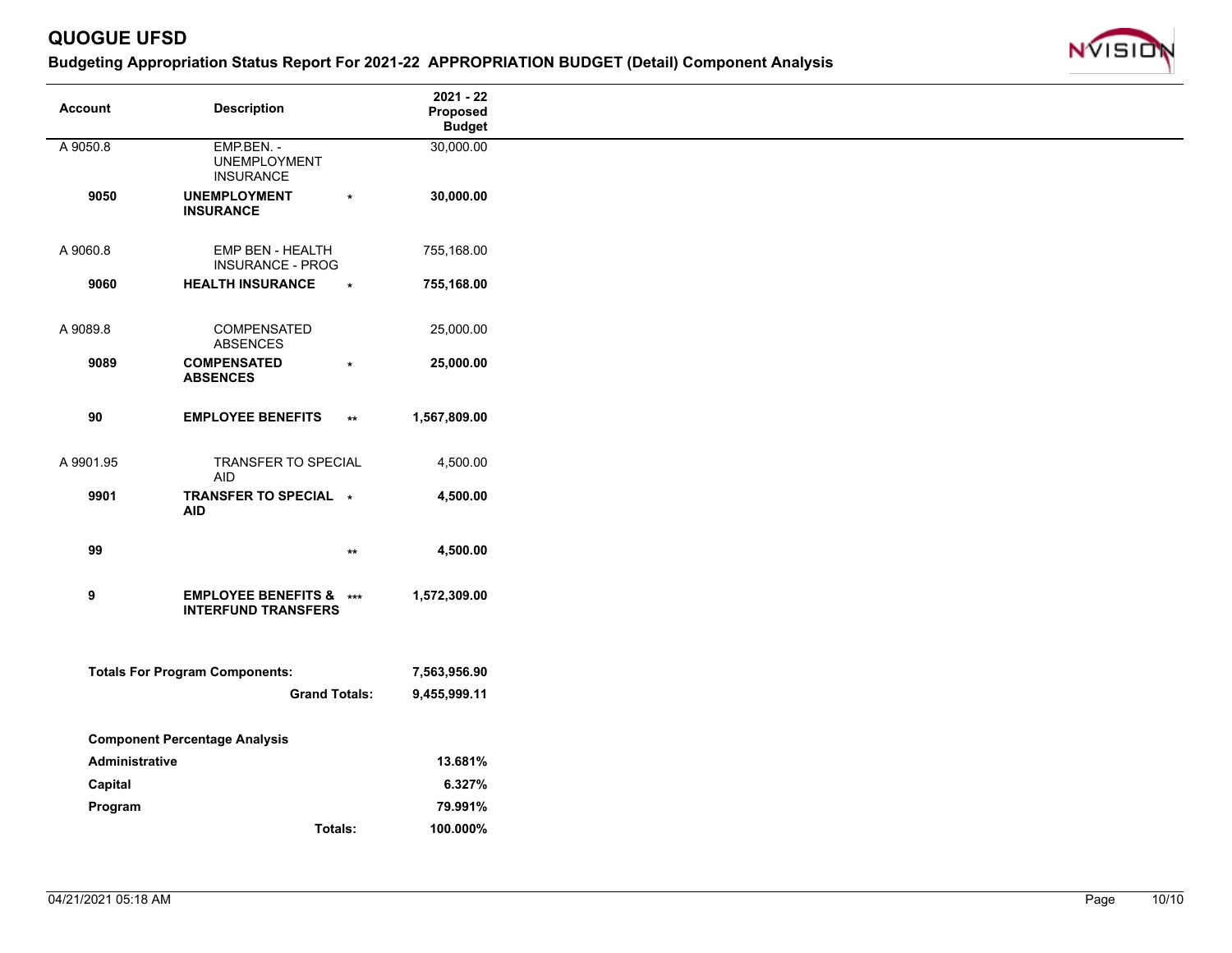

#### (for local use only -- not to be filed with NYS Board of Real Property Services) **NYS BOARD OF REAL PROPERTY SERVICES LOCAL GOVERNMENT EXEMPTION IMPACT REPORT**

**Date: April 5, 2021**

**Taxing Jurisdiction: Quogue UFSD**

**Fiscal Year Begining: July 1, 2020**

**Total equalized value in taxing jurisdiction: \$ 4,268,249,996**

| <b>Exemption</b><br>Code<br>(Column A) | <b>Exemption Description</b><br>(Column B) | <b>Statutory</b><br><b>Authority</b><br>(Column C) | Number of<br><b>Exemptions</b><br>(Column D) | Total<br><b>Equalized Value</b><br>(Column E) | Percentage of<br>Value<br>Exempted<br>(Column F) |
|----------------------------------------|--------------------------------------------|----------------------------------------------------|----------------------------------------------|-----------------------------------------------|--------------------------------------------------|
| 12100 NYS                              |                                            | RPTL 404 (1)                                       |                                              | 1,550,900.00                                  | 0.04%                                            |
|                                        | 12350 Pub. Auth. State                     | <b>RPTL 412</b>                                    | 1                                            | 3,741,457.00                                  | 0.09%                                            |
|                                        | 13100 County Owned                         | RPTL 406 (1)                                       | 8                                            | 7,559,110.00                                  | 0.18%                                            |
|                                        | 13500 Town Owned                           | RPTL 406 (1)                                       |                                              | 52,090,791.00                                 | 1.22%                                            |
|                                        | 13650 Village Owned                        | RPTL 406 (1)                                       | 40                                           | 20,967,643.00                                 | 0.49%                                            |
|                                        | 13800 School District                      | <b>RPTL 408</b>                                    |                                              | 9,804,800.00                                  | 0.23%                                            |
|                                        | 14100 USA Gen.                             | <b>RPTL 400</b>                                    | 4                                            | 10,834,800.00                                 | 0.25%                                            |
|                                        | 19950 Mun. Railroad                        | <b>RPTL 456</b>                                    | 3                                            | 2,349,300.00                                  | 0.06%                                            |
|                                        | 21600 Clergy Resid.                        | <b>RPTL 462</b>                                    |                                              | 1,339,500.00                                  | 0.03%                                            |
|                                        | 25110 Nonprof. Corp.                       | <b>RPTL 420-A</b>                                  | $\overline{2}$                               | 2,052,700.00                                  | 0.05%                                            |
|                                        | 25300 Nonprof. Corp. US                    | <b>RPTL 420-B</b>                                  |                                              | 8,697,000.00                                  | 0.20%                                            |
|                                        | 26400 Inc. Vol. Fire Dept.                 | RPTL 464 (2)                                       |                                              | 2,412,800.00                                  | 0.06%                                            |
|                                        | 27350 Cemetery                             | <b>RPTL 446</b>                                    |                                              | 2,461,300.00                                  | 0.06%                                            |
|                                        | 28540 Nonprof. Co-hostels                  | <b>RPTL 422</b>                                    |                                              | 1,027,100.00                                  | 0.02%                                            |
|                                        | 41400 Clergy                               | <b>RPTL 460</b>                                    |                                              |                                               |                                                  |
|                                        | 41640 Volunteer Fire/Amb                   | <b>RPTL 466 C</b>                                  | 11                                           | 1,435,490.00                                  | 0.03%                                            |
|                                        | 41644 Volunteer Fire/Amb                   | <b>RPTL 466 C</b>                                  | 6                                            | 609,290.00                                    | 0.01%                                            |
|                                        | 41800 AGED 65                              | <b>RPTL 467</b>                                    | 10                                           | 6,522,070.00                                  | 0.15%                                            |
|                                        | 41804 AGED 65                              | <b>RPTL 467</b>                                    | 4                                            | 2,098,150.00                                  | 0.05%                                            |
|                                        | 41834 STAR Enhanced                        | <b>RPTL 425</b>                                    | 32                                           | 3,820,480.00                                  | 0.09%                                            |
|                                        | 41854 STAR Basic                           | <b>RPTL 425</b>                                    | 112                                          | 5,698,628.00                                  | 0.13%                                            |
|                                        | 41930 Disabled w/Lmt. Inc.                 | <b>RPTL 459 C</b>                                  |                                              |                                               |                                                  |
|                                        | 44210 Home Improvement                     | <b>RPTL 421-F</b>                                  |                                              |                                               | %                                                |
|                                        | 49500 Solar or Wind Energy                 | <b>RPTL 487</b>                                    | 4                                            | 133,300                                       | 0.00%                                            |
|                                        |                                            | <b>Totals</b>                                      | 257                                          | \$147,206,609.00                              | 3.45%                                            |

**The exempt amounts do not take into consideration any payments for municipal services.**

**Amount, if any, attributed to payments in lieu of taxes: \$ (details contained on RP-495-PILOT)**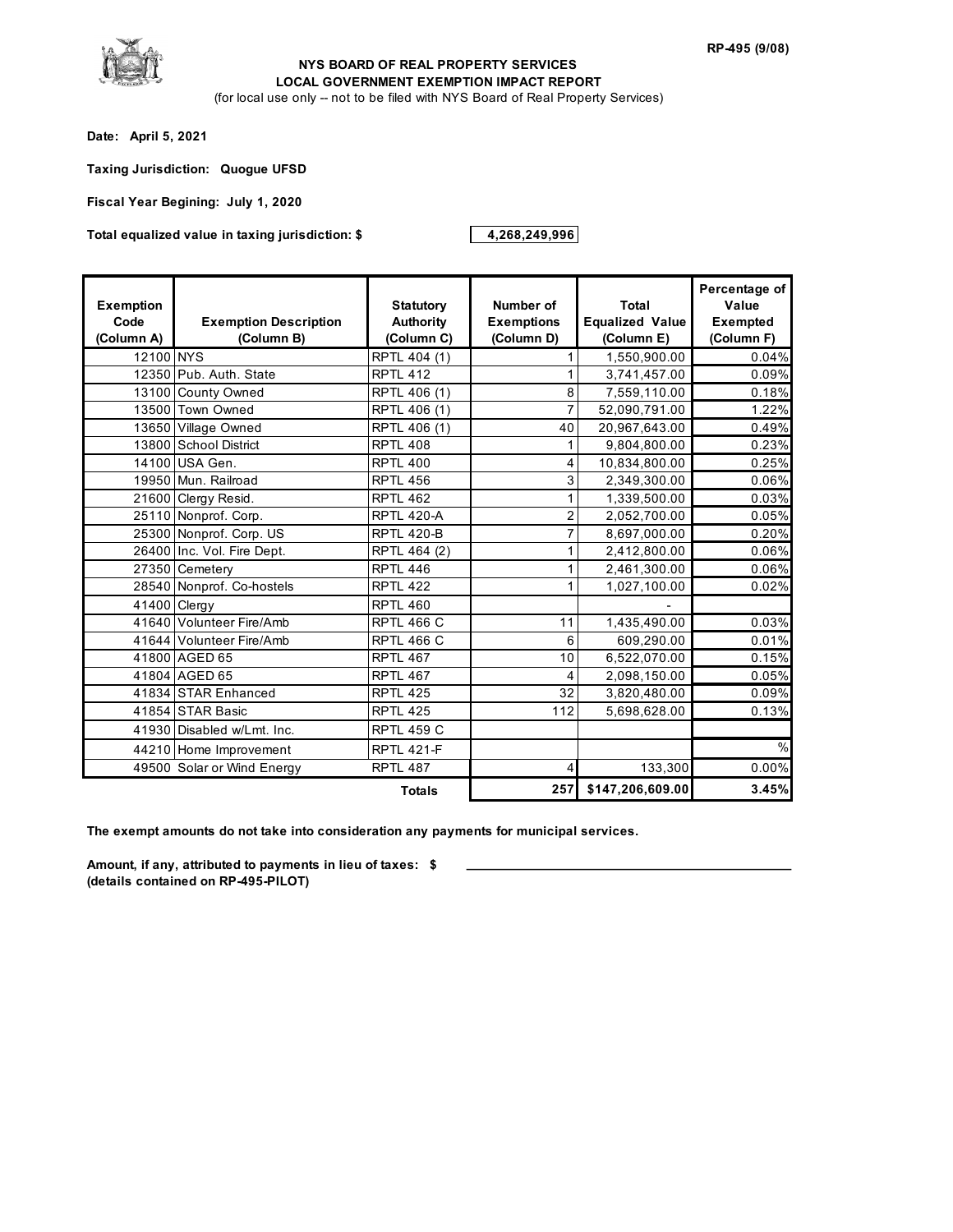| <b>Salary: Administrative Compensation Information</b> | 2020-2021 - Page 1                        |
|--------------------------------------------------------|-------------------------------------------|
| <b>580903 - QUOGUE UFSD</b>                            | Official - as of 04/30/2021 01:58 PM      |
| <b>Form Due May 10, 2021</b>                           | 2021-2022 Salary Threshold =<br>\$143.000 |

In response to legislative efforts to encourage greater cost sharing in service provision and local government administration, we now provide a section for districts that share administrative staff to highlight these efforts for the upcoming school year. Each sharing district should identify in the form the other district(s) with which they will be sharing administrative staff for school year 2021-2022.

If you will be sharing a Superintendent, list the other district (or districts) in the text box. If you will be sharing other administrative staff required to be reported, please send an email to **EMSCMGTS@nysed.gov** indicating the title of the staff persons(s) as well as the other district(s) involved in the cost-sharing.

*The salaries, benefits and other compensation reported in the form should reflect only the financial support or commitment that your district will be making. They should not reflect the total amounts budgeted to be paid by all participating districts over the school year.*

| Report Estimated Salaries in the Budget for the 2021-2022 School Year |  |  |  |  |
|-----------------------------------------------------------------------|--|--|--|--|
|                                                                       |  |  |  |  |

Sections 1608 and 1716 of the Education Law (Please read the instructions and definitions before completing this form.)

|     | Title                     | Salary  | <b>Employee</b><br><b>Benefits</b> | Other<br>Remuneration |
|-----|---------------------------|---------|------------------------------------|-----------------------|
| . . | Superintendent of Schools | 203.606 | 62,714                             | 12.028                |

Please list the district or districts with which you will be sharing a superintendent (if applicable):

Associate, Assistant and Deputy Superintendents

(Example Titles: Associate Superintendent for Instruction, Deputy Superintendent, Assistant Superintendent for Business, etc.)

| 2.      | ASSISTANT TO THE SUPERINTENDENT | $\sqrt{119,899}$ |  |
|---------|---------------------------------|------------------|--|
| 3.      |                                 |                  |  |
| 4.      |                                 |                  |  |
| 5.      |                                 |                  |  |
| $6. \,$ |                                 |                  |  |
| 7.      |                                 |                  |  |
| 8.      |                                 |                  |  |
| 9.      |                                 |                  |  |
| 10.     |                                 |                  |  |
| 11.     |                                 |                  |  |
| 12.     |                                 |                  |  |
| 13.     |                                 |                  |  |
| 14.     |                                 |                  |  |
| 15.     |                                 |                  |  |
| 16.     |                                 |                  |  |
| 17.     |                                 |                  |  |
| 18.     |                                 |                  |  |
| 19.     |                                 |                  |  |
| 20.     |                                 |                  |  |
| 21.     |                                 |                  |  |
| 22.     |                                 |                  |  |
| 23.     |                                 |                  |  |
| 24.     |                                 |                  |  |
| 25.     |                                 |                  |  |
| 26.     |                                 |                  |  |
| 27.     |                                 |                  |  |
| 28.     |                                 |                  |  |
| 29.     |                                 |                  |  |
| 30.     |                                 |                  |  |
| 31.     |                                 |                  |  |
| 32      |                                 |                  |  |

| 51,877 |  |
|--------|--|
|        |  |
|        |  |
|        |  |
|        |  |
|        |  |
|        |  |
|        |  |
|        |  |
|        |  |
|        |  |
|        |  |
|        |  |
|        |  |
|        |  |
|        |  |
|        |  |
|        |  |
|        |  |
|        |  |
|        |  |
|        |  |
|        |  |
|        |  |
|        |  |
|        |  |
|        |  |
|        |  |
|        |  |
|        |  |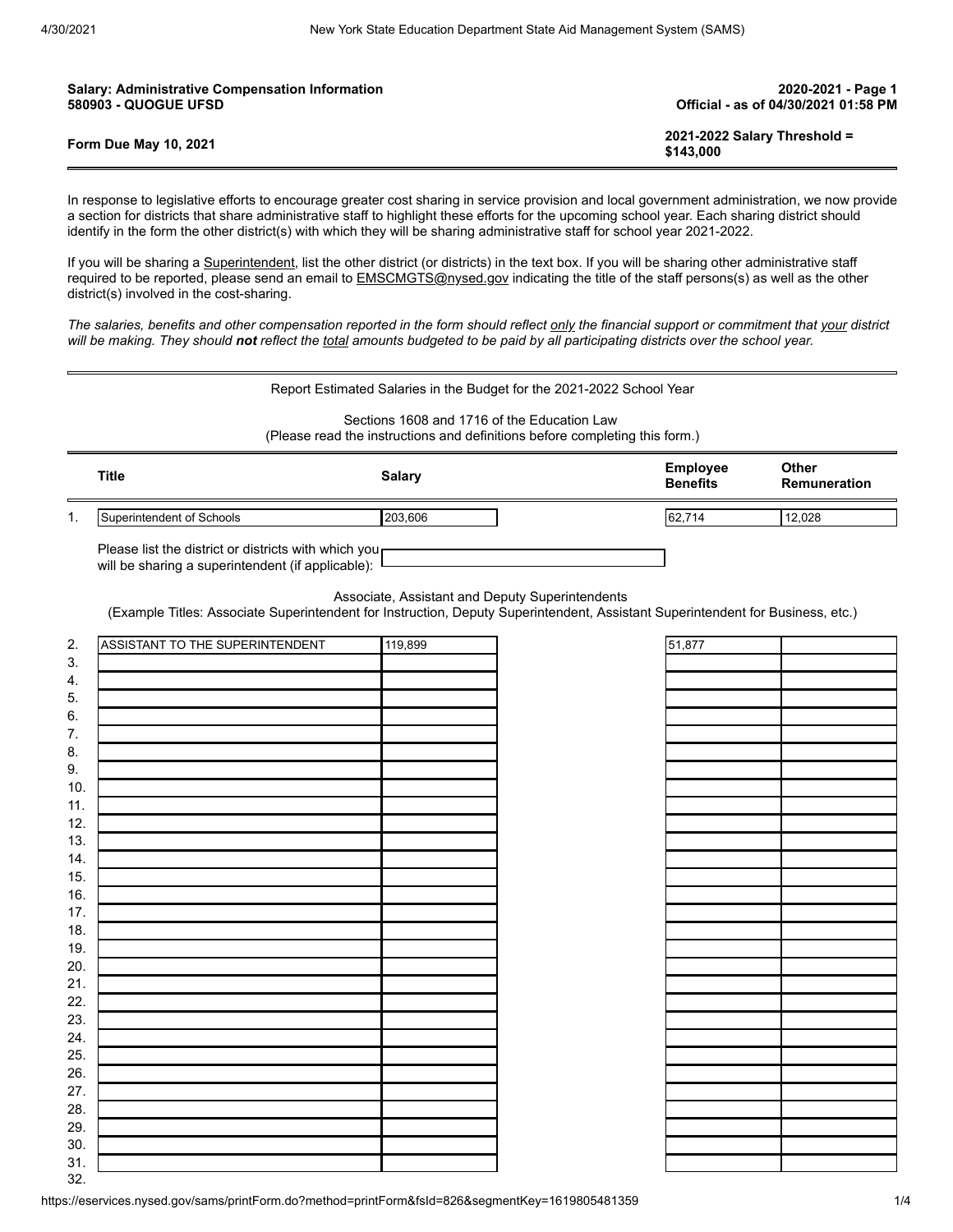



| <b>Title</b>                                                            | <b>Salary</b> | <b>Benefits</b> | Employee | Other<br>Remuneration                                                 |
|-------------------------------------------------------------------------|---------------|-----------------|----------|-----------------------------------------------------------------------|
| ▬<br>37.                                                                |               |                 |          |                                                                       |
| 38.                                                                     |               |                 |          |                                                                       |
| 39.                                                                     |               |                 |          |                                                                       |
| 40.                                                                     |               |                 |          |                                                                       |
| 41.                                                                     |               |                 |          |                                                                       |
| 42.                                                                     |               |                 |          |                                                                       |
| 43.                                                                     |               |                 |          |                                                                       |
| 44.                                                                     |               |                 |          |                                                                       |
| 45.                                                                     |               |                 |          |                                                                       |
| 46.                                                                     |               |                 |          |                                                                       |
| 47.                                                                     |               |                 |          |                                                                       |
| 48.                                                                     |               |                 |          |                                                                       |
| 49.                                                                     |               |                 |          |                                                                       |
| 50.                                                                     |               |                 |          |                                                                       |
| 51.                                                                     |               |                 |          |                                                                       |
| 52.                                                                     |               |                 |          |                                                                       |
| 53.                                                                     |               |                 |          |                                                                       |
| 54.                                                                     |               |                 |          |                                                                       |
| 55.                                                                     |               |                 |          |                                                                       |
| 56.                                                                     |               |                 |          |                                                                       |
| 57.                                                                     |               |                 |          |                                                                       |
| 58.                                                                     |               |                 |          |                                                                       |
| 59.                                                                     |               |                 |          |                                                                       |
| 60.                                                                     |               |                 |          |                                                                       |
| 61.                                                                     |               |                 |          |                                                                       |
| 62.                                                                     |               |                 |          |                                                                       |
| 63.                                                                     |               |                 |          |                                                                       |
| 64.                                                                     |               |                 |          |                                                                       |
| 65.                                                                     |               |                 |          |                                                                       |
| 66.                                                                     |               |                 |          |                                                                       |
| 67.                                                                     |               |                 |          |                                                                       |
| 68.                                                                     |               |                 |          |                                                                       |
| 69.                                                                     |               |                 |          |                                                                       |
| 70.                                                                     |               |                 |          |                                                                       |
| Salary: Administrative Compensation Information<br>580903 - QUOGUE UFSD |               |                 |          | 2020-2021 Claim Year - Page 3<br>Official - as of 04/30/2021 01:58 PM |

Other Supervisory and Administrative Employees Scheduled to Receive \$143,000 or More in Salary

| 71. | ASSISTANT PRINCIPAL/ DIRECTOR OF SPECIAL 153,750 |  |
|-----|--------------------------------------------------|--|
| 72. |                                                  |  |
| 73. |                                                  |  |
| 74. |                                                  |  |
| 75. |                                                  |  |
| 76. |                                                  |  |
| 77. |                                                  |  |
| 78. |                                                  |  |
| 79. |                                                  |  |
| 80. |                                                  |  |
| 81. |                                                  |  |
| 82. |                                                  |  |
| 83. |                                                  |  |
| 84. |                                                  |  |
| 85. |                                                  |  |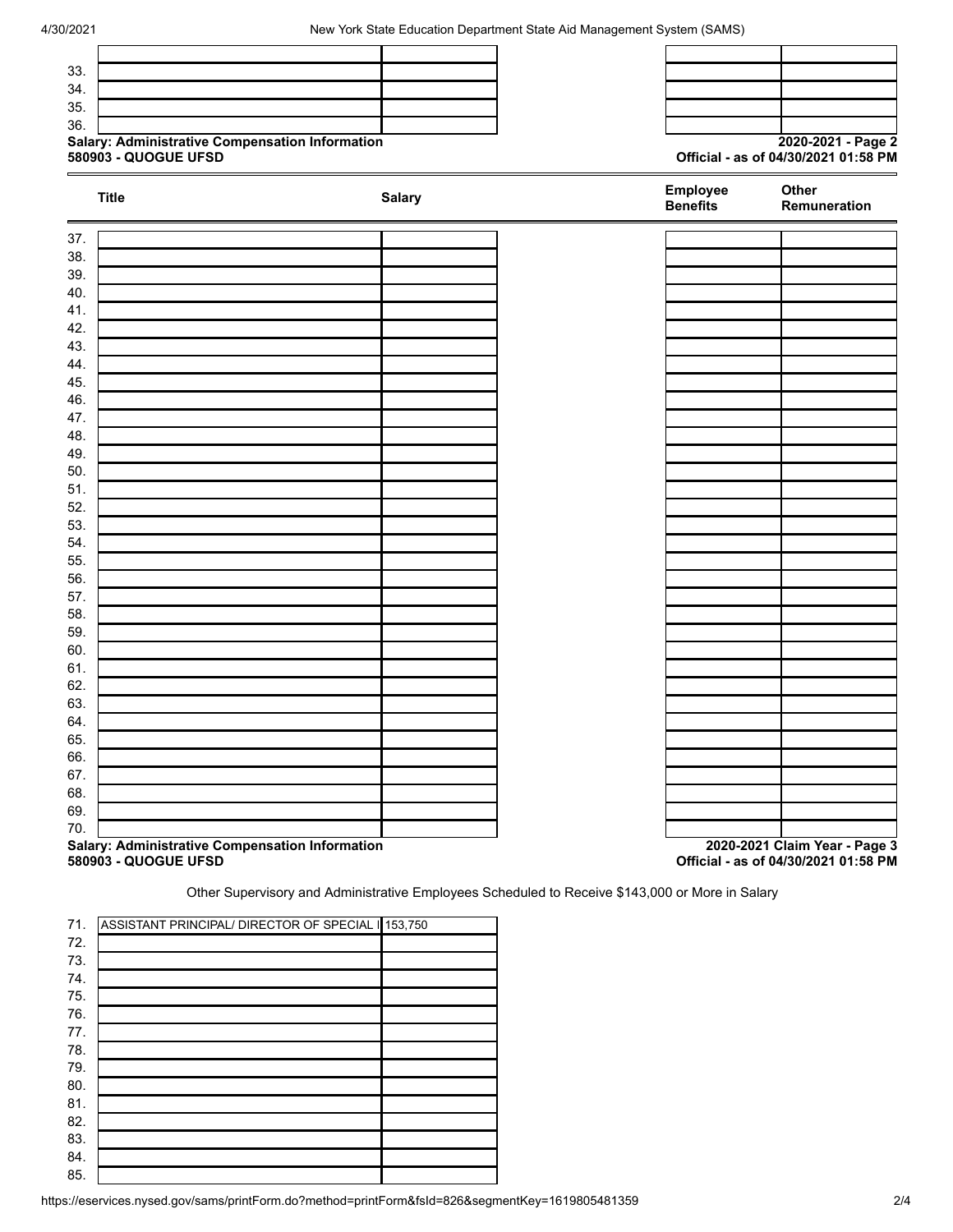| 86.          |                                                                         |                                                                       |
|--------------|-------------------------------------------------------------------------|-----------------------------------------------------------------------|
| 87.          |                                                                         |                                                                       |
| 88.          |                                                                         |                                                                       |
| 89.          |                                                                         |                                                                       |
| 90.          |                                                                         |                                                                       |
| 91.          |                                                                         |                                                                       |
| 92.<br>93.   |                                                                         |                                                                       |
| 94.          |                                                                         |                                                                       |
| 95.          |                                                                         |                                                                       |
| 96.          |                                                                         |                                                                       |
| 97.          |                                                                         |                                                                       |
| 98.          |                                                                         |                                                                       |
| 99.          |                                                                         |                                                                       |
| 100.         |                                                                         |                                                                       |
| 101.         |                                                                         |                                                                       |
| 102.         |                                                                         |                                                                       |
| 103.         |                                                                         |                                                                       |
| 104.         |                                                                         |                                                                       |
| 105.         |                                                                         |                                                                       |
| 106.         |                                                                         |                                                                       |
| 107.<br>108. |                                                                         |                                                                       |
| 109.         |                                                                         |                                                                       |
| 110.         |                                                                         |                                                                       |
| 111.         |                                                                         |                                                                       |
| 112.         |                                                                         |                                                                       |
|              | Salary: Administrative Compensation Information<br>580903 - QUOGUE UFSD | 2020-2021 Claim Year - Page 4<br>Official - as of 04/30/2021 01:58 PM |
|              |                                                                         |                                                                       |
| 113.         |                                                                         |                                                                       |
| 114.<br>115. |                                                                         |                                                                       |
| 116.         |                                                                         |                                                                       |
| 117.         |                                                                         |                                                                       |
| 118.         |                                                                         |                                                                       |
|              |                                                                         |                                                                       |
|              |                                                                         |                                                                       |
| 119.<br>120. |                                                                         |                                                                       |
| 121.         |                                                                         |                                                                       |
| 122.         |                                                                         |                                                                       |
| 123.         |                                                                         |                                                                       |
| 124.         |                                                                         |                                                                       |
| 125.         |                                                                         |                                                                       |
| 126.         |                                                                         |                                                                       |
| 127.         |                                                                         |                                                                       |
| 128.         |                                                                         |                                                                       |
| 129.         |                                                                         |                                                                       |
| 130.<br>131. |                                                                         |                                                                       |
| 132.         |                                                                         |                                                                       |
| 133.         |                                                                         |                                                                       |
| 134.         |                                                                         |                                                                       |
| 135.         |                                                                         |                                                                       |
| 136.         |                                                                         |                                                                       |
| 137.         |                                                                         |                                                                       |
| 138.         |                                                                         |                                                                       |
| 139.         |                                                                         |                                                                       |
| 140.         |                                                                         |                                                                       |
| 141.         |                                                                         |                                                                       |
| 142.         |                                                                         |                                                                       |
| 143.<br>144. |                                                                         |                                                                       |
| 145.         |                                                                         |                                                                       |
| 146.<br>147. |                                                                         |                                                                       |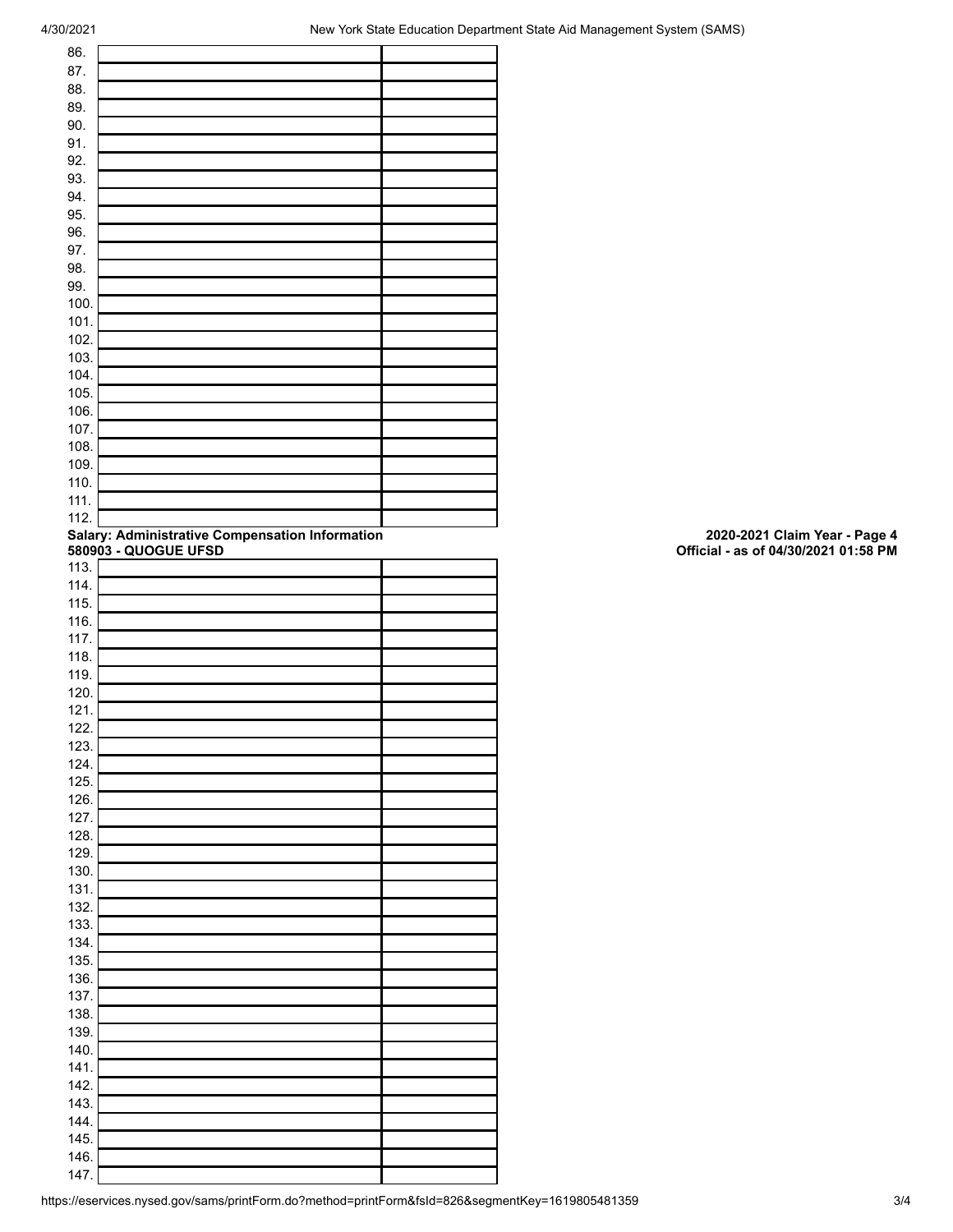| 148.         |                                                                    |                                      |  |
|--------------|--------------------------------------------------------------------|--------------------------------------|--|
| 149.         |                                                                    |                                      |  |
| 150.         |                                                                    |                                      |  |
| 151.         |                                                                    |                                      |  |
| 152.         |                                                                    |                                      |  |
| 153.         |                                                                    |                                      |  |
| 154.         |                                                                    |                                      |  |
| 155.         |                                                                    |                                      |  |
| 156.         |                                                                    |                                      |  |
| 157.         |                                                                    |                                      |  |
|              | Salary: Administrative Compensation Information 2020-2021 - Page 5 |                                      |  |
|              | 580903 - QUOGUE UFSD                                               | Official - as of 04/30/2021 01:58 PM |  |
| 158.         |                                                                    |                                      |  |
| 159.         |                                                                    |                                      |  |
| 160.         |                                                                    |                                      |  |
| 161.         |                                                                    |                                      |  |
| 162.         |                                                                    |                                      |  |
| 163.         |                                                                    |                                      |  |
| 164.         |                                                                    |                                      |  |
| 165.         |                                                                    |                                      |  |
| 166.         |                                                                    |                                      |  |
| 167.         |                                                                    |                                      |  |
| 168.         |                                                                    |                                      |  |
| 169.         |                                                                    |                                      |  |
| 170.         |                                                                    |                                      |  |
| 171.         |                                                                    |                                      |  |
| 172.         |                                                                    |                                      |  |
| 173.<br>174. |                                                                    |                                      |  |
| 175.         |                                                                    |                                      |  |
| 176.         |                                                                    |                                      |  |
| 177.         |                                                                    |                                      |  |
| 178.         |                                                                    |                                      |  |
| 179.         |                                                                    |                                      |  |
| 180.         |                                                                    |                                      |  |
| 181.         |                                                                    |                                      |  |
| 182.         |                                                                    |                                      |  |
| 183.         |                                                                    |                                      |  |
| 184.         |                                                                    |                                      |  |
| 185.         |                                                                    |                                      |  |
| 186.         |                                                                    |                                      |  |
| 187.         |                                                                    |                                      |  |
| 188.         |                                                                    |                                      |  |
| 189.         |                                                                    |                                      |  |
| 190.         |                                                                    |                                      |  |
|              |                                                                    |                                      |  |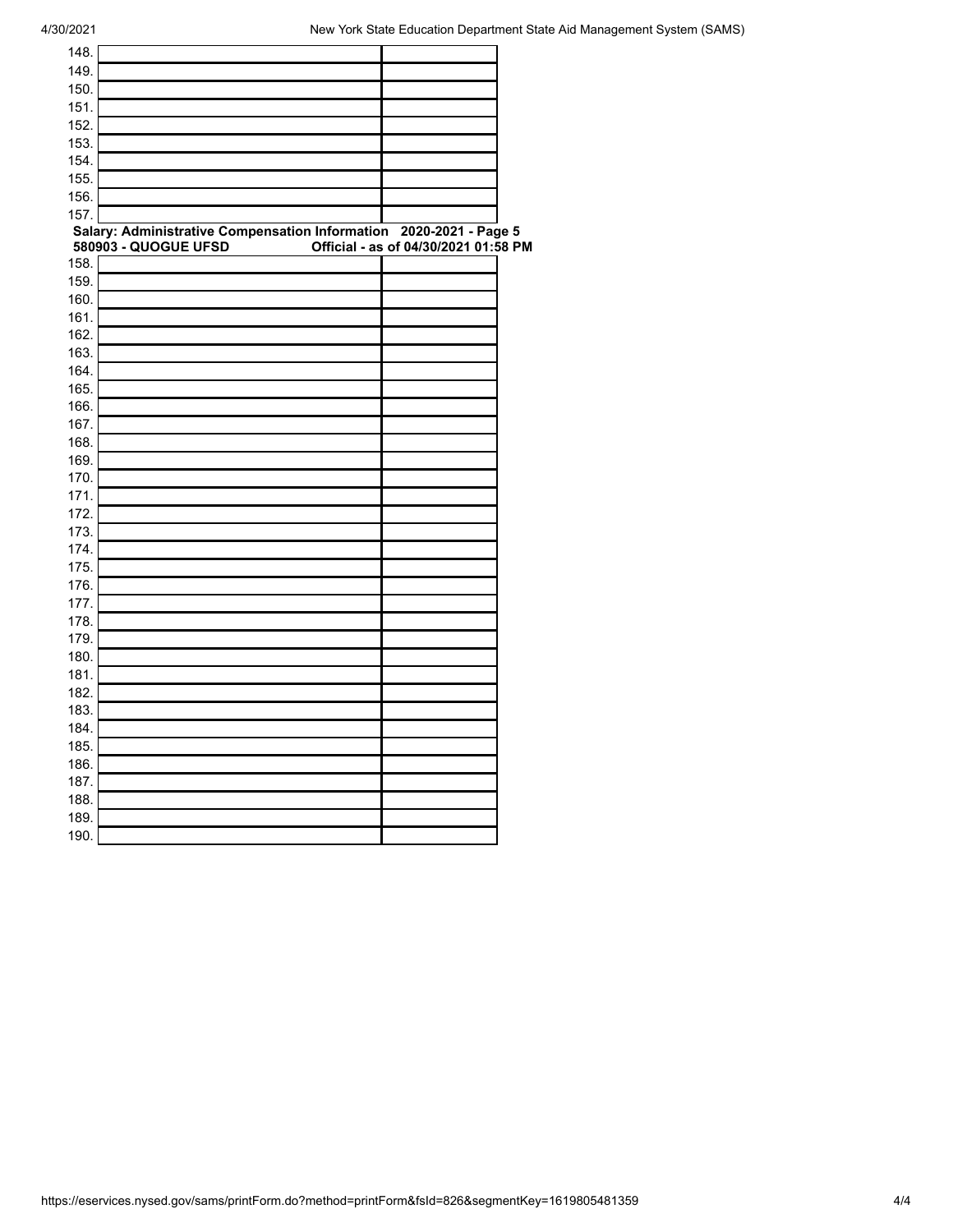# **QUOGUE UFSD - NEW YORK STATE REPORT CARD [2019 - 20]**

The New York State Report Card is an important part of the Board of Regents' effort to create educational equity and raise learning standards for all students. Knowledge gained from the report card on a school's or district's strengths and weaknesses can be used to improve instruction and services to students. The report card provides information to the public on school/district staff, students, and measures of school and district performance as required by the Every Student Succeeds Act (ESSA). Fundamentally, ESSA is about creating a set of interlocking strategies to promote educational equity by providing support to districts and schools as they work to ensure that every student succeeds. New York State is committed to ensuring that all students succeed and thrive in school no matter who they are, where they live, where they go to school, or where they come from.

Due to COVID - 19 and resulting changes to New York State testing, accountability, and federal reporting requirements, 2020-21 district and school accountability statuses are the same as those assigned for the 2019-20 school year. For informational purposes, graduation rates for the Secondary Graduation Rate indicator using lagged 2018-19 data are reported. Spring 2020 standardized state assessments, including the June 2020 Regents examinations, were canceled and are, thus, not reported. For detailed information on requirement changes, please see the U.S. Department of Education-approved [waiver](https://oese.ed.gov/files/2020/04/NY-Covid19-WaiverResponse.pdf) and the memorandum from the Office of Accountability entitled " 2019-20 [Accountability](http://www.nysed.gov/common/nysed/files/programs/coronavirus/nysed-covid-19-memo-accountability-implications-usde-waivers-commissioner-regs.pdf) Implications to Address the COVID-19 Crisis ."

## **2020-21 ACCOUNTABILITY STATUS BASED ON 2018-19 DATA**

Per the U.S. Department of Education-approved [waiver,](https://oese.ed.gov/files/2020/04/NY-Covid19-WaiverResponse.pdf) districts and schools, including subgroups, will maintain in the 2020-21 school year the same accountability status assigned for the 2019-20 school year with no progress determinations. For more information, please see the memorandum from the Office of Accountability entitled, "2019-20 [Accountability](http://www.nysed.gov/common/nysed/files/programs/coronavirus/nysed-covid-19-memo-accountability-implications-usde-waivers-commissioner-regs.pdf) Implications to Address the COVID-19 Crisis." The 2020-21 Accountability status may differ from the 2019-20 status as a result of a school reconfiguration. Schools that newly opened for the 2020-21 school year will not be displayed.

# **GOOD STANDING**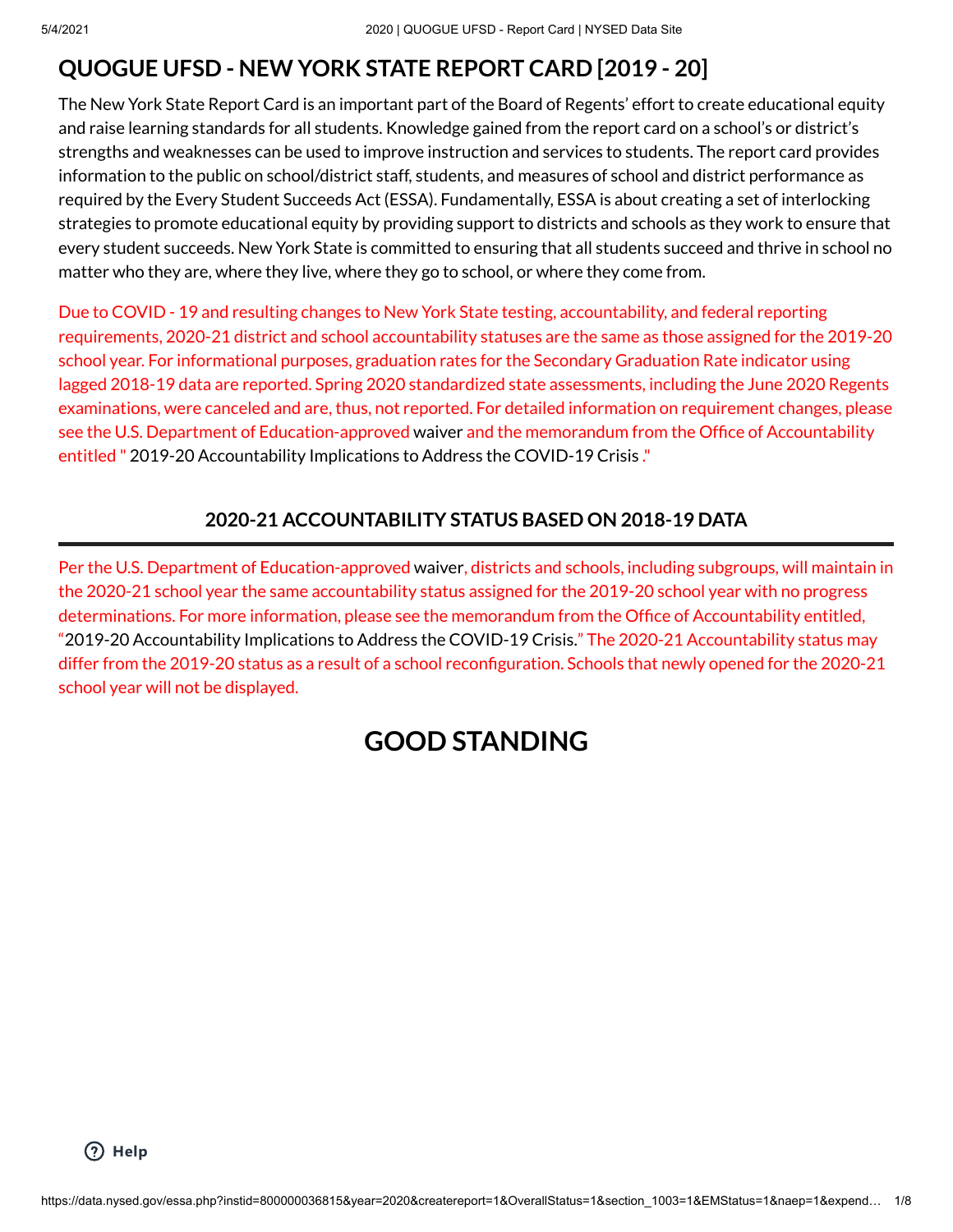#### **SECTION 1003 SCHOOL IMPROVEMENT FUNDS (2019-20)**

The link below provides a list of all Local Education Agencies and public schools that received section 1003 school improvement funds, including the amount of funds each school received and the types of strategies implemented in each school with such funds.

Section 1003 School [Improvement](https://data.nysed.gov/files/essa/19-20/1003.xlsx) Funds Data (61.38 kilobytes)

For information on the use of Title I School Improvement funds, see:

- 2018-19 Title I SIG 1003 [Basic Application](http://www.p12.nysed.gov/funding/2018-19-title-1-sig-1003-basic/home.html) and Addendum for 2019-20 Extension
- 2019-20 Title I SIG 1003 [Basic Planning](http://www.p12.nysed.gov/funding/2019-20-title-1-sig-1003-basic-planning/home.html)
- 2019-20 Title I School Improvement Grant 1003 [Targeted Support](http://www.p12.nysed.gov/funding/2019-20-title-1-sig-1003-targeted-support/home.html) Grant
- 2019-20 Title I School Improvement Grant 1003 ENHANCED [Comprehensive](http://www.p12.nysed.gov/funding/currentapps.html#sig-csi) Support and Improvement (CSI) Support Grant
- 2019 [NYSIP-PLC](http://www.p12.nysed.gov/funding/2018-title-1-nysip-plc/nysip-phase-ii-rfp.pdf) Phase II
- SIG Cohort 6 and 7 Schools [Funded with](http://www.p12.nysed.gov/oisr/SchoolImprovementGrantsSIG.html) SIGA in 2019-20

## **ELEMENTARY/MIDDLE STATUSES BY SUBGROUP**

**Per the U.S. Department of Education-approved [waiver,](https://oese.ed.gov/files/2020/04/NY-Covid19-WaiverResponse.pdf) districts and schools, including subgroups, will** maintain in the 2020-21 school year the same accountability status assigned for the 2019-20 school year with **no progress determinations.**

| Subgroup                          | Status        |
|-----------------------------------|---------------|
| All Students                      | Good Standing |
| White                             | Good Standing |
| <b>Students with Disabilities</b> | Good Standing |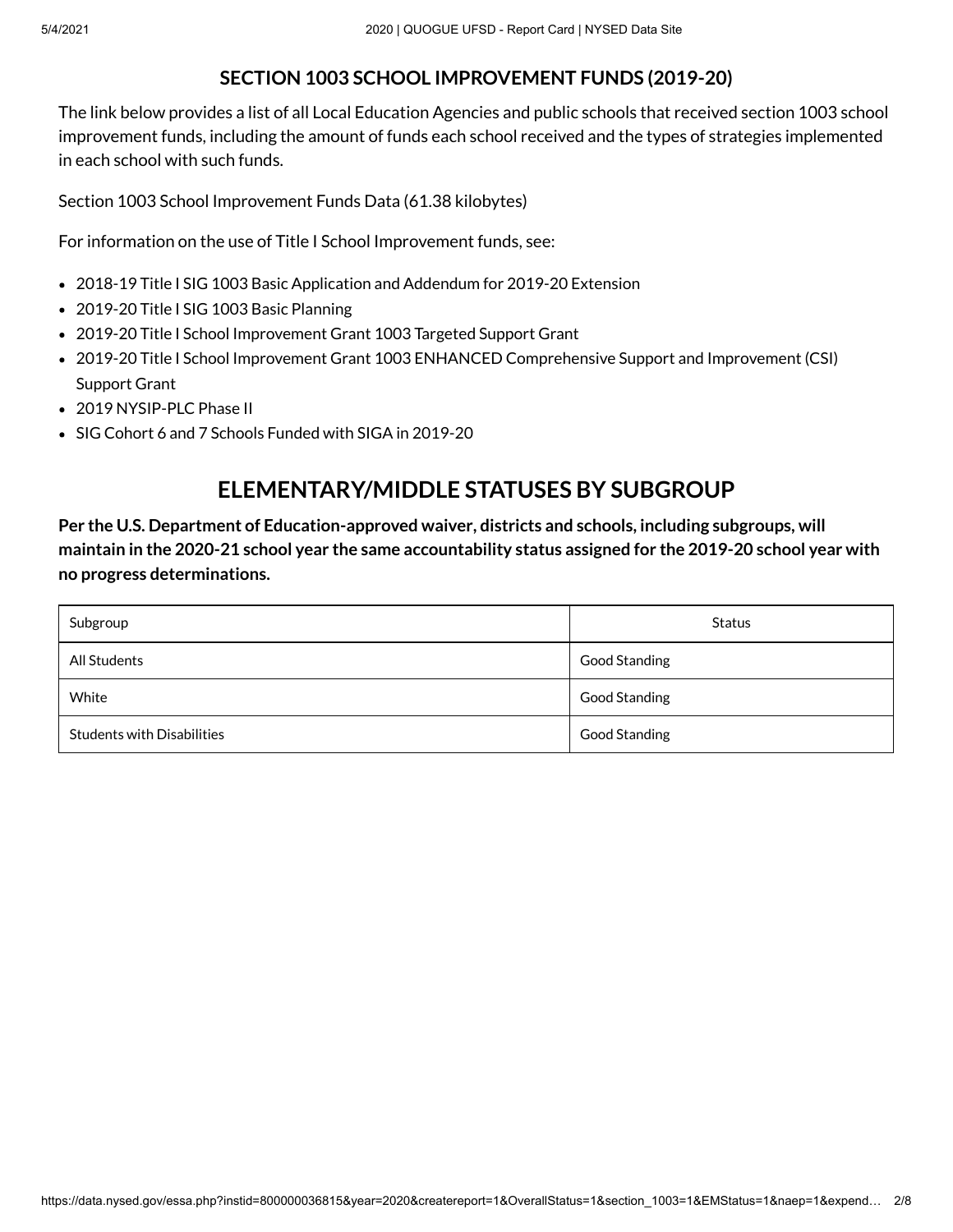#### **NATIONAL ASSESSMENT OF EDUCATION PROGRESS (NAEP) RESULTS (2018-19)**

National Assessment of Education Progress (NAEP) are reported for statewide (New York State) and national results only. District- and school-level results are not reported for NAEP.

#### **NEW YORK STATE NAEP GRADE 4**

|                                              | <b>READING</b>               |              |                   | <b>MATH</b>     |                              |              |                   |                |
|----------------------------------------------|------------------------------|--------------|-------------------|-----------------|------------------------------|--------------|-------------------|----------------|
| <b>SUBGROUP</b>                              | <b>BELOW</b><br><b>BASIC</b> | <b>BASIC</b> | <b>PROFICIENT</b> | <b>ADVANCED</b> | <b>BELOW</b><br><b>BASIC</b> | <b>BASIC</b> | <b>PROFICIENT</b> | ADVANCED       |
| <b>All Students</b>                          | 34                           | 31           | 26                | 8               | 24                           | 40           | 29                | 8              |
| Students with<br><b>Disabilities</b>         | 73                           | 18           | $\overline{7}$    | $\mathbf{1}$    | 61                           | 30           | $\overline{7}$    | $\overline{2}$ |
| American Indian or<br>Alaska Native          | $\ast$                       | $\ast$       | $\ast$            | $\ast$          | $\ast$                       | $\ast$       | $\ast$            | $\ast$         |
| Asian                                        | 21                           | 27           | 34                | 17              | 8                            | 23           | 43                | 26             |
| Native<br>Hawaiian/Other<br>Pacific Islander | $\ast$                       | $\ast$       | $\ast$            | $\ast$          | $\ast$                       | $\ast$       | $\ast$            | $\ast$         |
| <b>Black or African</b><br>American          | 53                           | 31           | 14                | $\overline{2}$  | 43                           | 40           | 16                | $\mathbf{1}$   |
| Hispanic or Latino                           | 45                           | 32           | 19                | $\overline{4}$  | 33                           | 45           | 19                | $\overline{2}$ |
| White                                        | 24                           | 32           | 33                | 11              | 14                           | 39           | 38                | 9              |
| Multiracial                                  | 24                           | 23           | 35                | 18              | 15                           | 42           | 31                | 12             |
| <b>Limited English</b><br>Proficient         | 78                           | 17           | $\overline{4}$    | $\ast$          | 51                           | 40           | 8                 | $\mathbf{1}$   |
| Economically<br>Disadvantaged                | 49                           | 31           | 17                | 3               | 33                           | 43           | 21                | 3              |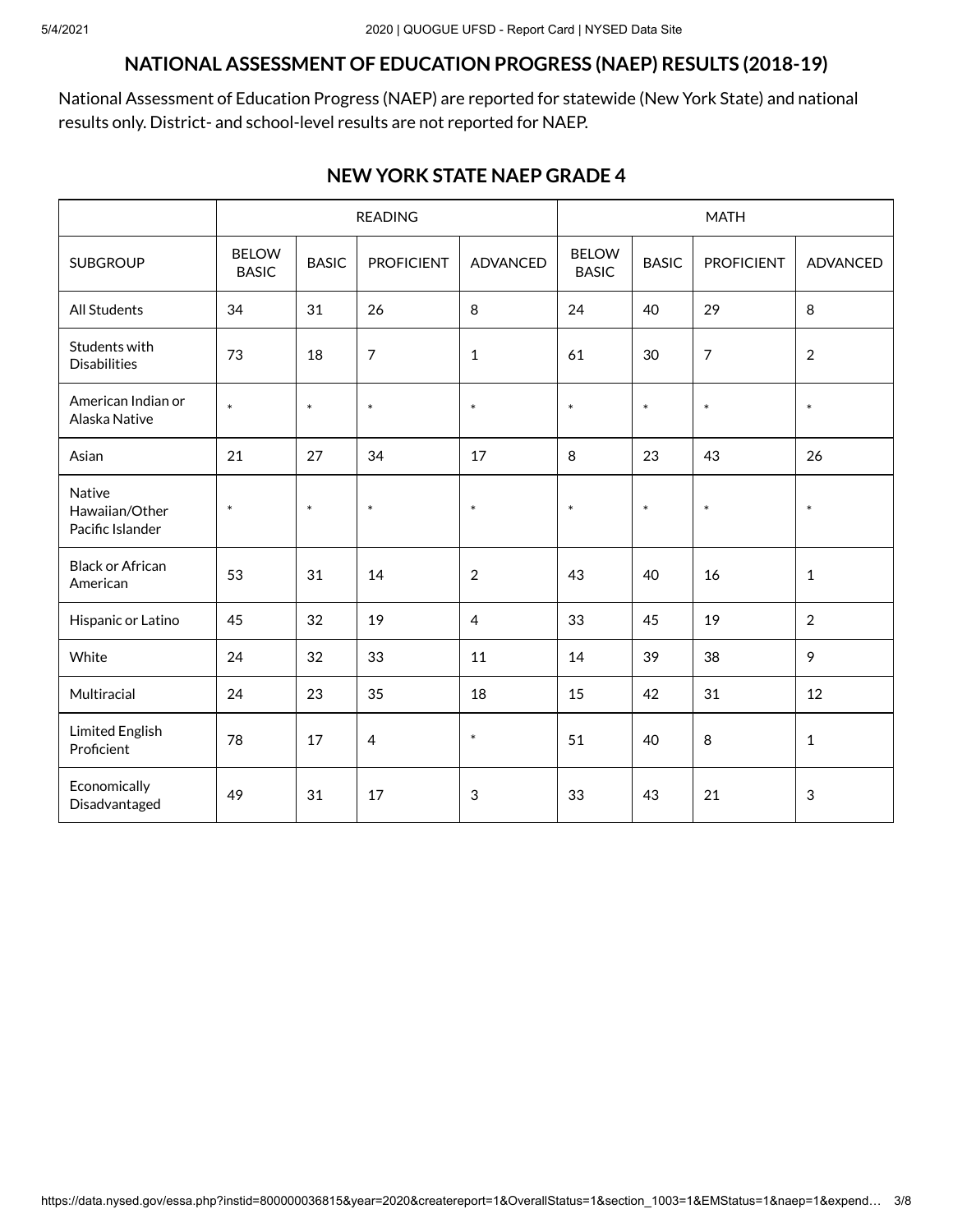#### **NEW YORK STATE NAEP GRADE 8**

|                                              | <b>READING</b>               |              |                   | <b>MATH</b>    |                              |              |                   |                 |
|----------------------------------------------|------------------------------|--------------|-------------------|----------------|------------------------------|--------------|-------------------|-----------------|
| <b>SUBGROUP</b>                              | <b>BELOW</b><br><b>BASIC</b> | <b>BASIC</b> | <b>PROFICIENT</b> | ADVANCED       | <b>BELOW</b><br><b>BASIC</b> | <b>BASIC</b> | <b>PROFICIENT</b> | <b>ADVANCED</b> |
| All Students                                 | 30                           | 38           | 28                | $\overline{4}$ | 34                           | 32           | 22                | 11              |
| Students with<br><b>Disabilities</b>         | 58                           | 31           | 10                | $\mathbf{1}$   | 72                           | 22           | 5                 | $\overline{2}$  |
| American Indian or<br>Alaska Native          | $\ast$                       | $\ast$       | $\ast$            | $\ast$         | $\ast$                       | $\ast$       | $\ast$            | $\ast$          |
| Asian                                        | 21                           | 33           | 36                | 10             | 15                           | 25           | 29                | 31              |
| Native<br>Hawaiian/Other<br>Pacific Islander | $\ast$                       | $\ast$       | $\ast$            | $\ast$         | $\ast$                       | $\ast$       | $\ast$            | $\ast$          |
| <b>Black or African</b><br>American          | 43                           | 38           | 17                | $\mathbf{1}$   | 55                           | 30           | 12                | 3               |
| Hispanic or Latino                           | 41                           | 38           | 19                | $\overline{2}$ | 49                           | 35           | 14                | 3               |
| White                                        | 20                           | 39           | 35                | 6              | 23                           | 33           | 29                | 15              |
| Multiracial                                  | $\ast$                       | $\ast$       | $\ast$            | $\ast$         | $\ast$                       | $\ast$       | $\ast$            | $\ast$          |
| <b>Limited English</b><br>Proficient         | 83                           | 16           | $\mathbf{1}$      | $\ast$         | 88                           | 10           | $\overline{2}$    | $\ast$          |
| Economically<br>Disadvantaged                | 40                           | 38           | 20                | $\overline{2}$ | 47                           | 32           | 16                | 5               |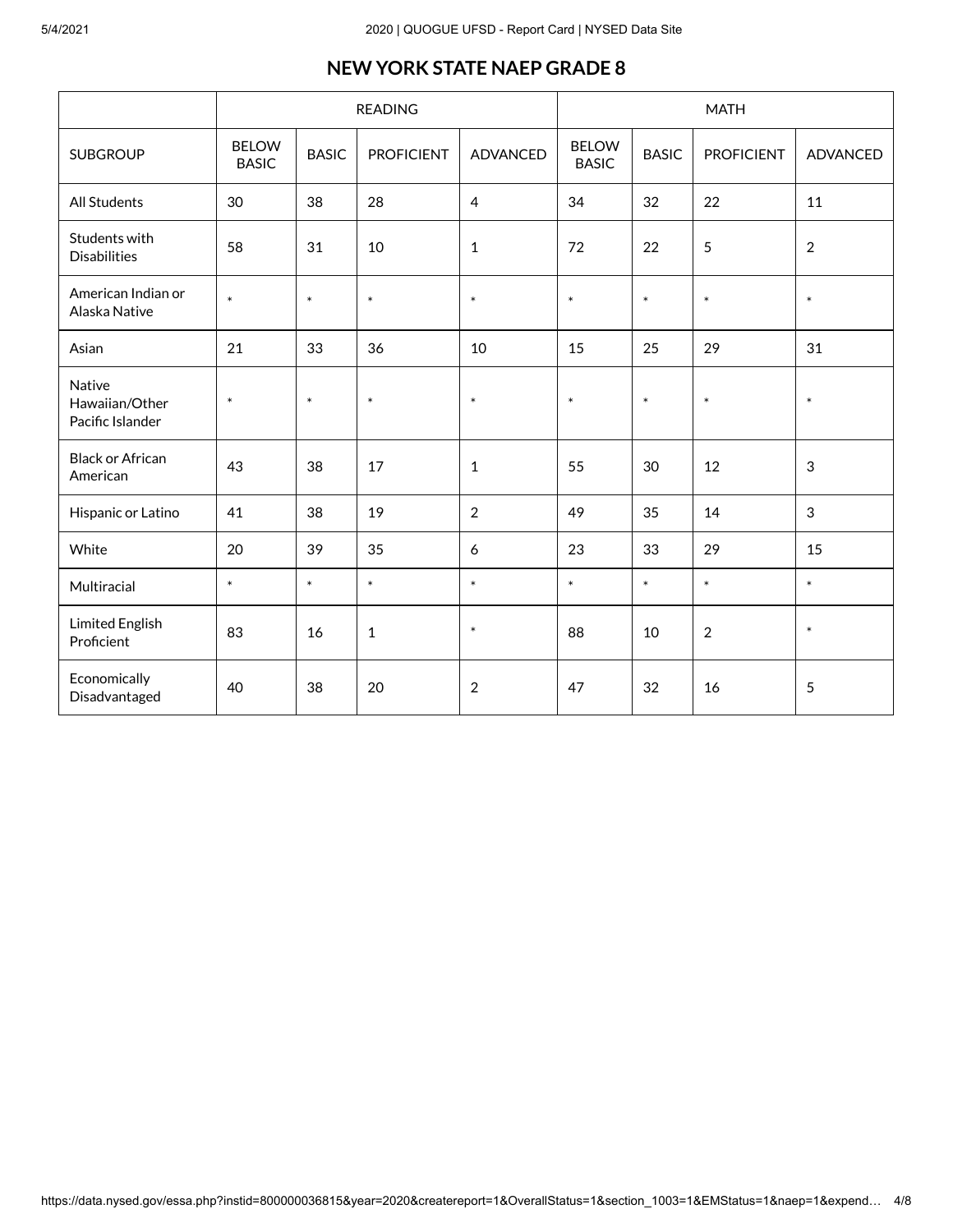#### **NATIONAL NAEP GRADE 4**

|                                              |                              |              | <b>READING</b><br><b>MATH</b> |                |                              |              |                   |                |
|----------------------------------------------|------------------------------|--------------|-------------------------------|----------------|------------------------------|--------------|-------------------|----------------|
| <b>SUBGROUP</b>                              | <b>BELOW</b><br><b>BASIC</b> | <b>BASIC</b> | <b>PROFICIENT</b>             | ADVANCED       | <b>BELOW</b><br><b>BASIC</b> | <b>BASIC</b> | <b>PROFICIENT</b> | ADVANCED       |
| All Students                                 | 35                           | 31           | 26                            | 9              | 20                           | 40           | 32                | 9              |
| Students with<br><b>Disabilities</b>         | 70                           | 18           | 9                             | $\overline{2}$ | 51                           | 33           | 14                | $\sqrt{3}$     |
| American Indian or<br>Alaska Native          | 50                           | 30           | 17                            | $\sqrt{3}$     | 32                           | 43           | 22                | $\overline{4}$ |
| Asian                                        | 18                           | 25           | 35                            | 22             | $\overline{7}$               | 23           | 41                | 29             |
| Native<br>Hawaiian/Other<br>Pacific Islander | 45                           | 31           | 20                            | $\overline{4}$ | 30                           | 40           | 24                | 5              |
| <b>Black or African</b><br>American          | 53                           | 30           | 15                            | $\sqrt{3}$     | 35                           | 45           | 18                | $\overline{2}$ |
| Hispanic or Latino                           | 46                           | 31           | 19                            | $\overline{4}$ | 27                           | 45           | 24                | 3              |
| White                                        | 24                           | 31           | 32                            | 12             | 12                           | 36           | 40                | 12             |
| Multiracial                                  | 28                           | 32           | 29                            | 11             | 17                           | 40           | 34                | 10             |
| <b>Limited English</b><br>Proficient         | 65                           | 25           | 8                             | $\mathbf{1}$   | 41                           | 43           | 15                | $\mathbf{1}$   |
| Economically<br>Disadvantaged                | 48                           | 31           | 18                            | $\sqrt{3}$     | 29                           | 45           | 23                | $\sqrt{3}$     |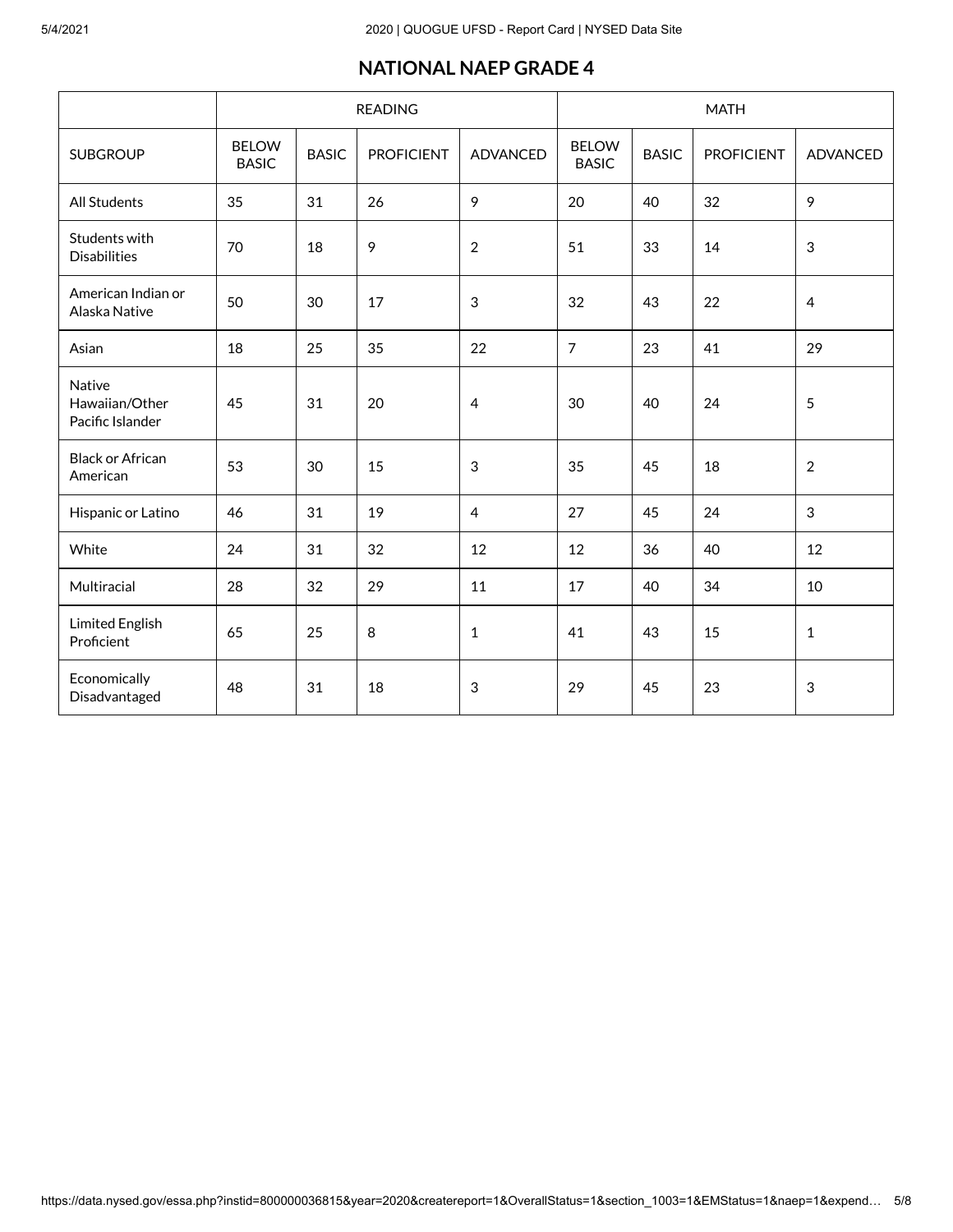## **NATIONAL NAEP GRADE 8**

|                                                     | <b>READING</b>               |              |                   |                 | <b>MATH</b>                  |              |                   |                 |
|-----------------------------------------------------|------------------------------|--------------|-------------------|-----------------|------------------------------|--------------|-------------------|-----------------|
| <b>SUBGROUP</b>                                     | <b>BELOW</b><br><b>BASIC</b> | <b>BASIC</b> | <b>PROFICIENT</b> | <b>ADVANCED</b> | <b>BELOW</b><br><b>BASIC</b> | <b>BASIC</b> | <b>PROFICIENT</b> | <b>ADVANCED</b> |
| <b>All Students</b>                                 | 28                           | 39           | 29                | 4               | 32                           | 35           | 23                | 10              |
| Students with<br><b>Disabilities</b>                | 64                           | 27           | 8                 | $\mathbf{1}$    | 68                           | 23           | $\overline{7}$    | $\sqrt{2}$      |
| American Indian or<br>Alaska Native                 | 40                           | 41           | 19                | $\mathbf{1}$    | 48                           | 37           | 13                | $\sqrt{3}$      |
| Asian                                               | 13                           | 30           | 43                | 13              | 12                           | 24           | 31                | 33              |
| <b>Native</b><br>Hawaiian/Other<br>Pacific Islander | 38                           | 38           | 23                | $\overline{2}$  | 47                           | 34           | 15                | $\overline{4}$  |
| <b>Black or African</b><br>American                 | 47                           | 39           | 14                | $\mathbf{1}$    | 54                           | 33           | 11                | $\overline{2}$  |
| Hispanic or Latino                                  | 38                           | 40           | 20                | $\mathbf{1}$    | 43                           | 37           | 16                | 3               |
| White                                               | 19                           | 39           | 36                | 5               | 21                           | 36           | 30                | 13              |
| Multiracial                                         | 24                           | 40           | 31                | 5               | 28                           | 36           | 25                | 11              |
| <b>Limited English</b><br>Proficient                | 73                           | 24           | $\sqrt{3}$        | $\ast$          | 73                           | 22           | 4                 | $\mathbf{1}$    |
| Economically<br>Disadvantaged                       | 40                           | 40           | 18                | $\mathbf{1}$    | 46                           | 36           | 15                | $\sqrt{3}$      |

\*There are not sufficient data for this subgroup.

## **EXPENDITURES PER PUPIL (2019-20)**

For detailed information, please see Financial [Transparency](https://data.nysed.gov/expenditures.php?year=2020&instid=800000036815) Report.

|                                | Pupil     | Federal         |                           | State & Local    |                           | Total            |                           |
|--------------------------------|-----------|-----------------|---------------------------|------------------|---------------------------|------------------|---------------------------|
|                                | Count     | Expenditures    | Expenditures<br>Per Pupil | Expenditures     | Expenditures<br>Per Pupil | Expenditures     | Expenditures<br>Per Pupil |
| <b>This</b><br><b>District</b> | 87        | \$21,193        | \$244                     | \$6,057,358      | \$69,625                  | \$6,078,551      | \$69,868                  |
| Statewide                      | 2,638,949 | \$2,632,354,668 | \$998                     | \$57,627,620,079 | \$21,837                  | \$60,259,974,747 | \$22,835                  |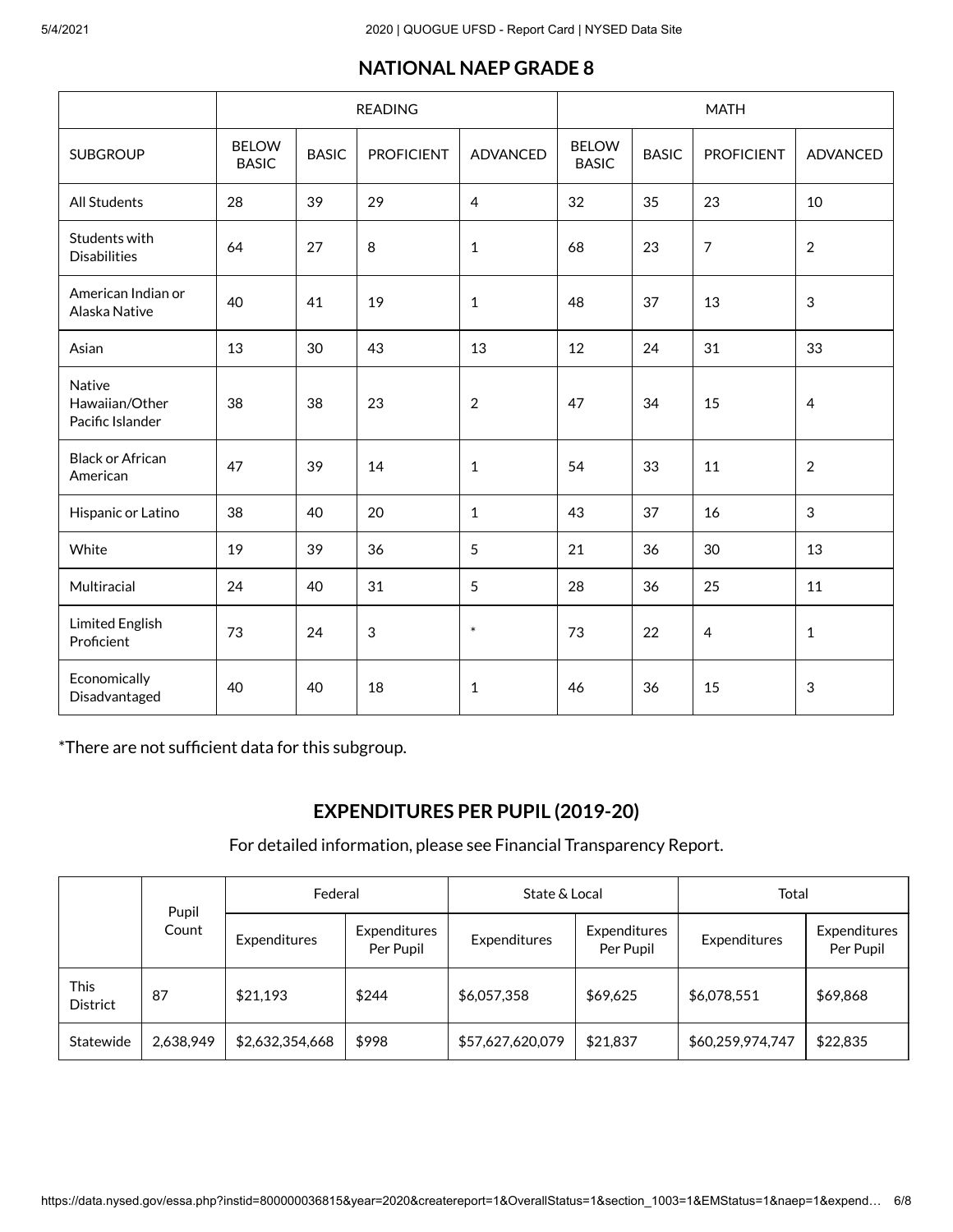#### **STAFF QUALIFICATIONS (2019-20)**

#### **INEXPERIENCED TEACHERS AND PRINCIPALS**

|                                           |         | <b>TEACHERS</b>    |                    | <b>PRINCIPALS</b> |                    |                    |  |
|-------------------------------------------|---------|--------------------|--------------------|-------------------|--------------------|--------------------|--|
|                                           | Total   | #<br>Inexperienced | %<br>Inexperienced | Total             | #<br>Inexperienced | %<br>Inexperienced |  |
| THIS DISTRICT                             | 12      | 0                  | 0%                 |                   | $\mathbf 0$        | 0%                 |  |
| <b>STATEWIDE</b>                          | 205,520 | 35,059             | 17%                | 4,784             | 1,237              | 26%                |  |
| <b>STATEWIDE HIGH-</b><br>POVERTY SCHOOLS | 46,266  | 13.190             | 29%                | 1,168             | 320                | 27%                |  |
| <b>STATEWIDE LOW-</b><br>POVERTY SCHOOLS  | 61,131  | 5,677              | 9%                 | 1,193             | 260                | 22%                |  |

Teacher and principal counts are as reported by schools and districts in the Student Information Repository System (SIRS).

#### **TEACHERS TEACHING OUT OF THEIR SUBJECT OR FIELD OF CERTIFICATION**

|                                | Total   | <b>TEACHERS TEACHING OUT</b><br>OF THEIR SUBJECT/FIELD OF<br><b>CERTIFICATION</b> |     |
|--------------------------------|---------|-----------------------------------------------------------------------------------|-----|
|                                |         | #                                                                                 | %   |
| <b>THIS DISTRICT</b>           | 16      | $\Omega$                                                                          | 0%  |
| <b>STATEWIDE</b>               | 216,218 | 20,182                                                                            | 9%  |
| STATEWIDE HIGH-POVERTY SCHOOLS | 46,676  | 9,564                                                                             | 20% |
| STATEWIDE LOW-POVERTY SCHOOLS  | 54,886  | 1,004                                                                             | 2%  |

Teacher counts are as reported in Teacher Access and Authorization (TAA).

## **CIVIL RIGHTS DATA COLLECTION (CRDC) (2017-18)**

Civil Right Data Collection (CRDC) data are reported to the United States Department of Education by districts and include data on measures of school quality, climate, and safety as well as enrollment in preschool programs and accelerated coursework to earn postsecondary credit. For more information, visit the CRDC [homepage](https://ocrdata.ed.gov/).

[CRDC](https://data.nysed.gov/files/essa/19-20/crdc.xlsx) Data (21.01 megabytes) CRDC [Glossary](https://data.nysed.gov/files/essa/19-20/crdcGlossaryAndGuide.pdf) and Guide